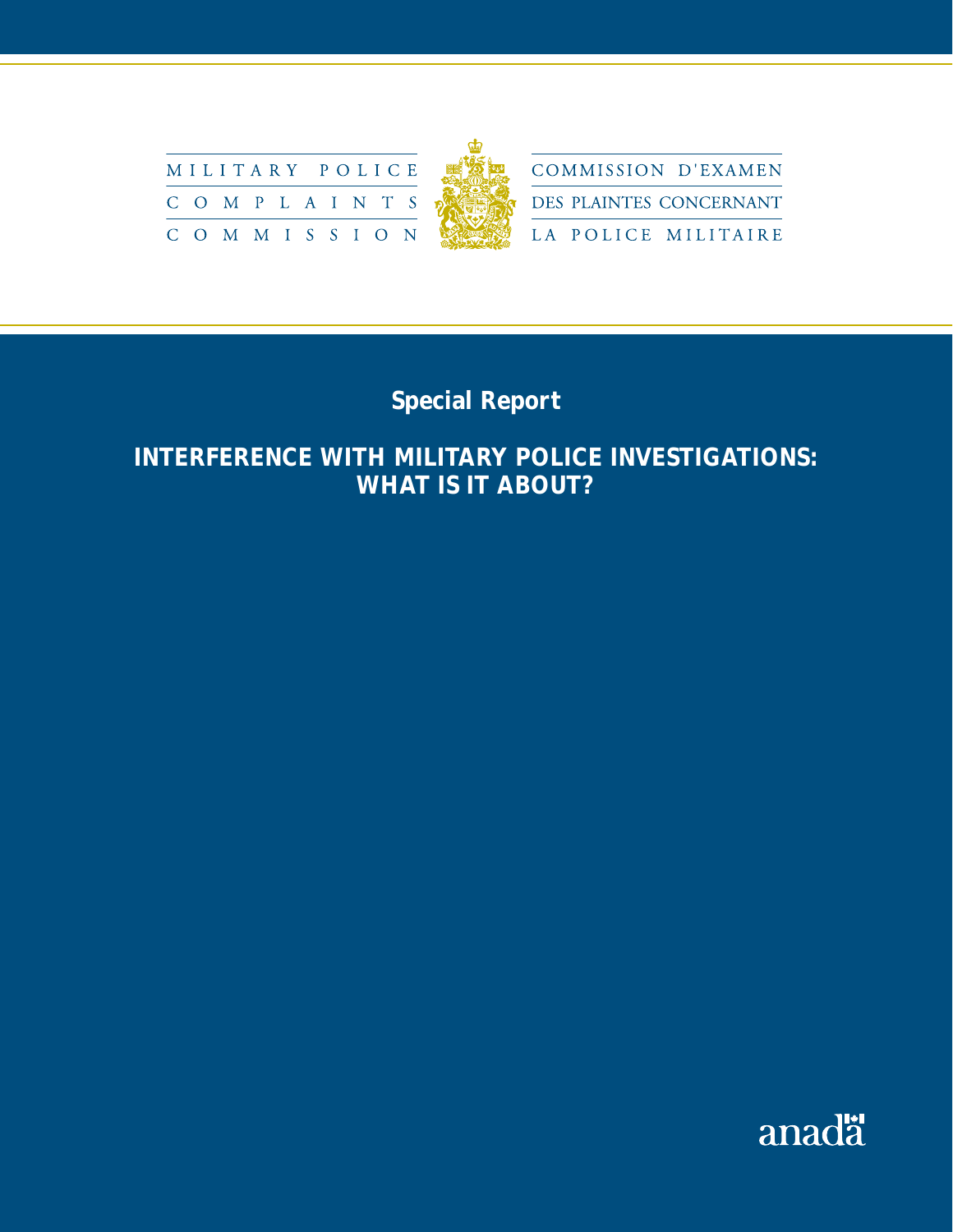**Catalogue No. DP3-1/1-2003 ISBN 0-662-67184-8**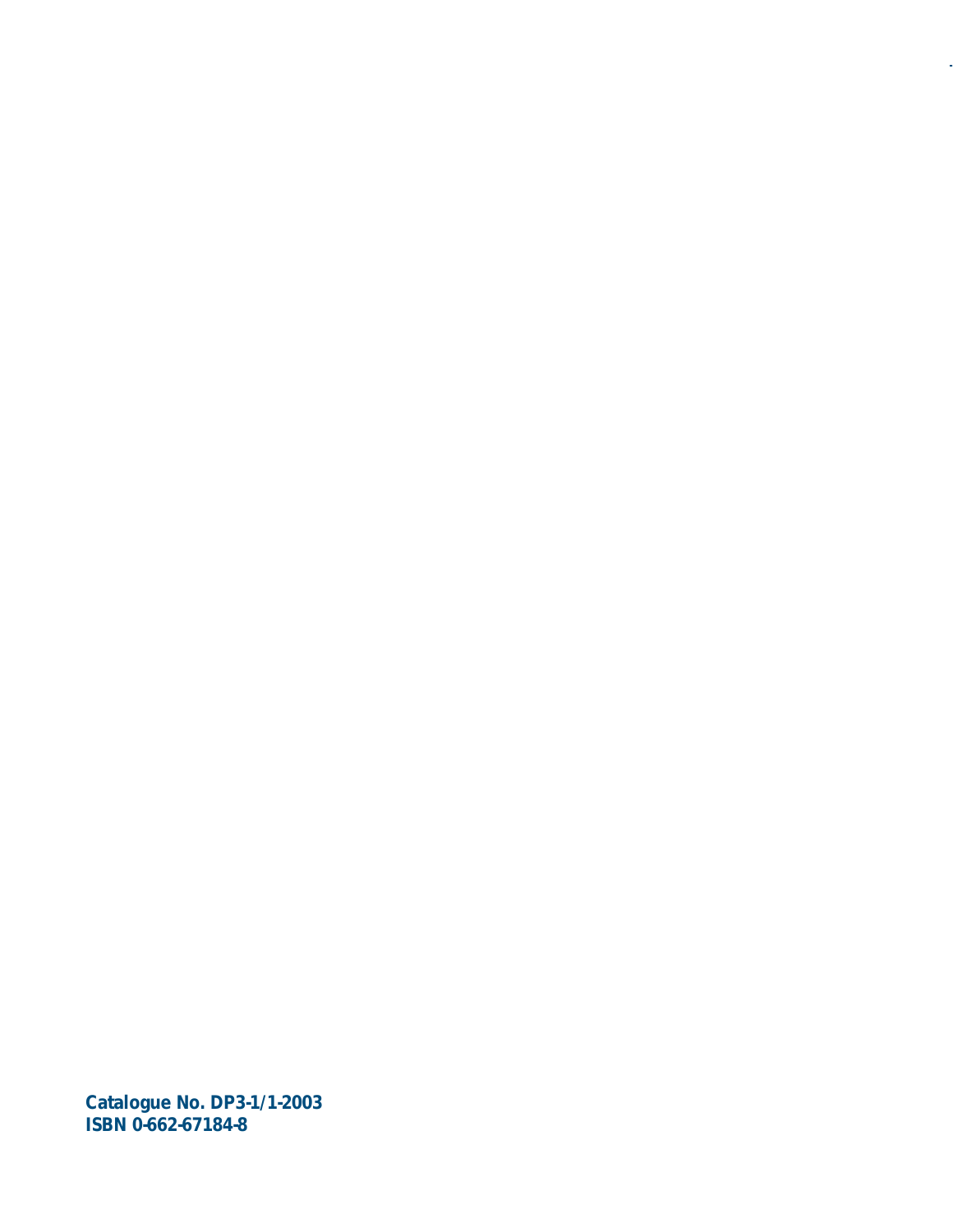

# **Special Report**

## **INTERFERENCE WITH MILITARY POLICE INVESTIGATIONS: WHAT IS IT ABOUT?**

**December 2002** 

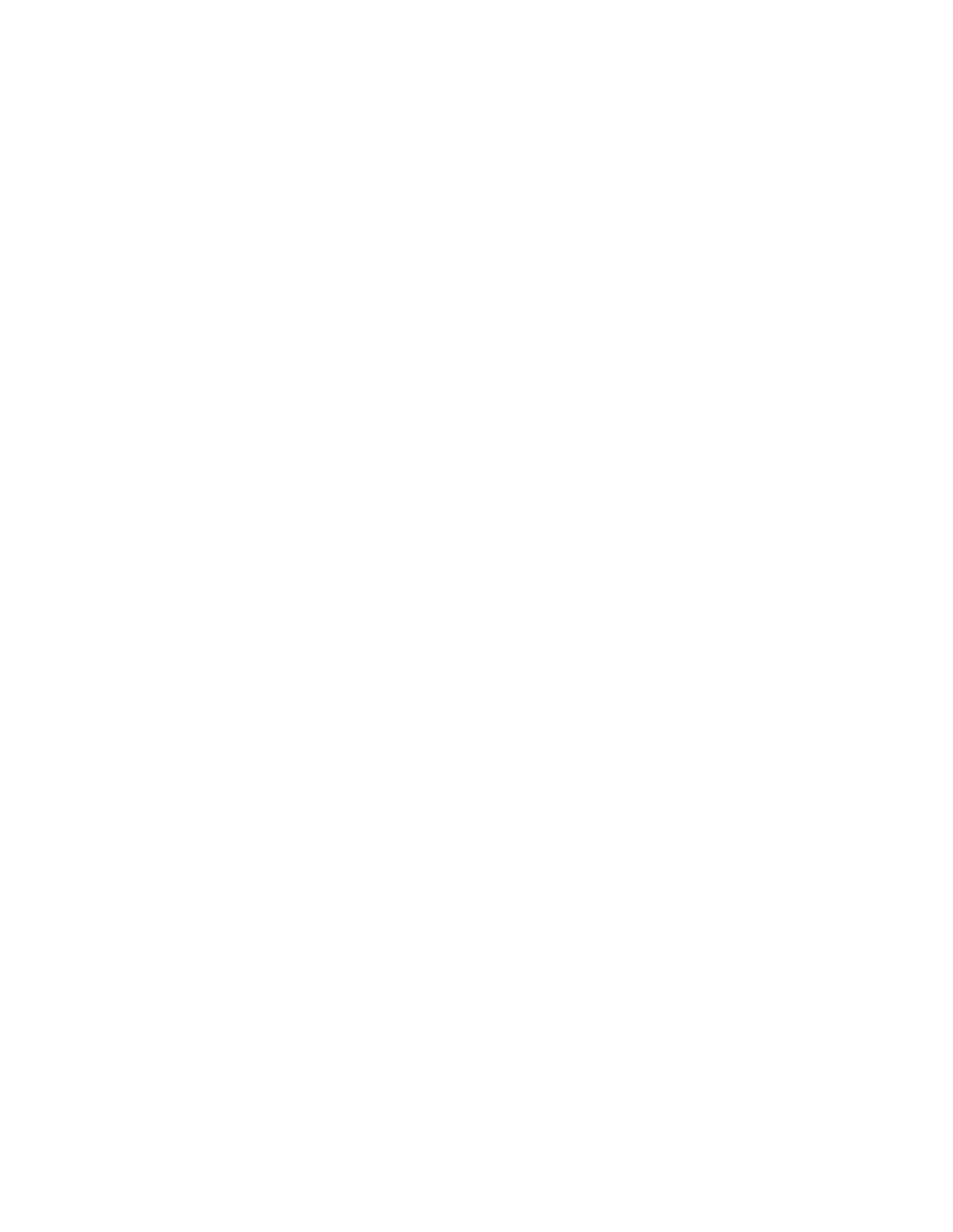## **TABLE OF CONTENTS**

| Distinction between Interference Complaints in the Police |  |
|-----------------------------------------------------------|--|
|                                                           |  |
|                                                           |  |
|                                                           |  |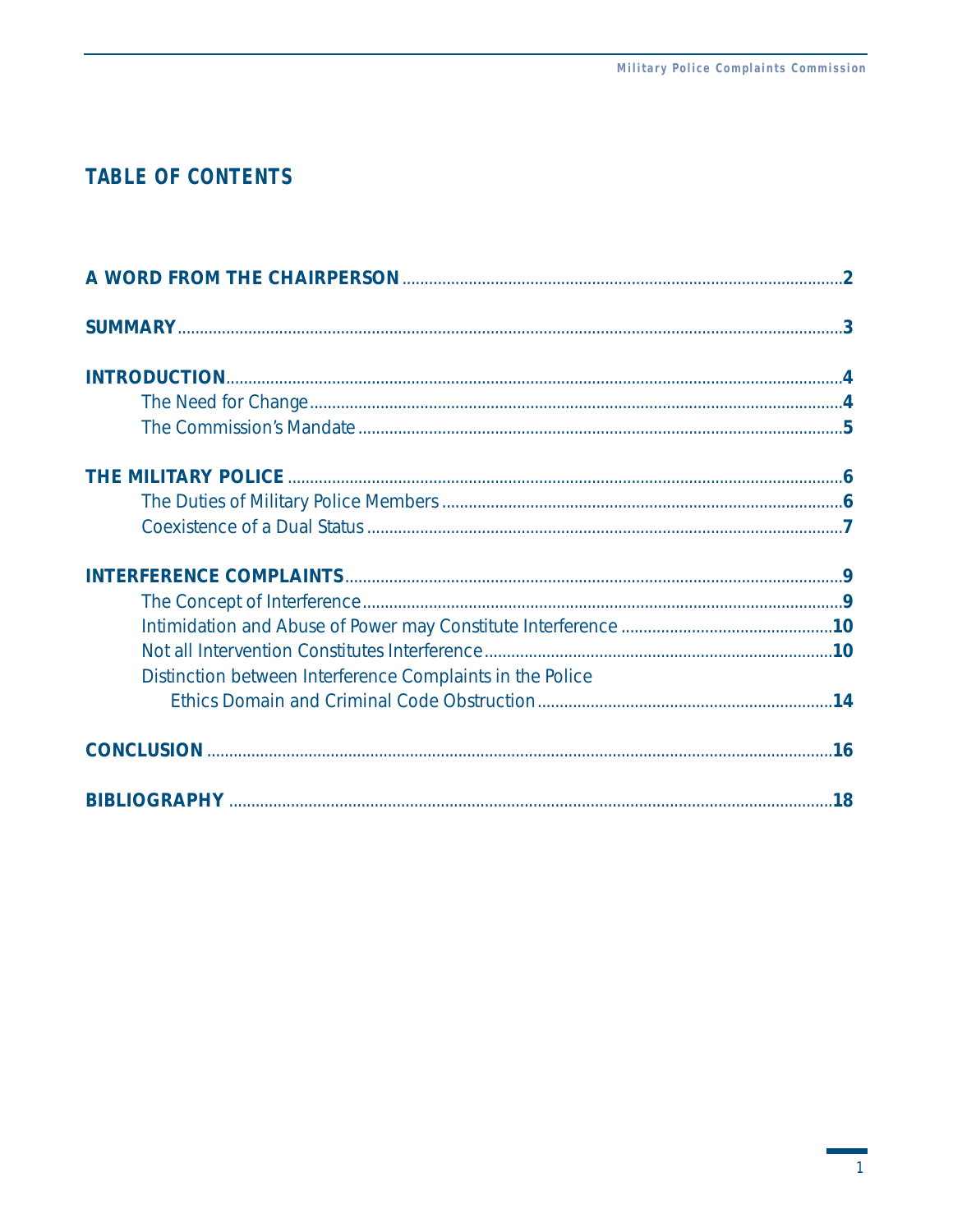## **A WORD FROM THE CHAIRPERSON**

Members of the Military Police are an integral component of the military justice system and constitute the first link in the system's chain. Like their colleagues in civilian police forces, they are authorized to exercise special powers. Take, for example, their power to detain, arrest or search.

It is crucial that members of the Military Police be able to perform their police functions independently and objectively. As was noted recently by the Supreme Court of Canada: *"A police officer investigating a crime is not acting as a government functionary or as an agent of anybody.*" 1 The legislator has recognized this principle in the *National Defence Act,* in deciding to offer special recourse to members of the Military Police in the event of interference in their police investigations.

The Military Police Complaints Commission has the exclusive authority to handle this type of complaint. However, the Commission receives very few interference complaints each year compared to the number of conduct complaints received. This might seem surprising. I have observed that members of the Military Police and the Canadian Forces are not fully aware of this avenue of recourse and the principles behind it.

I am therefore particularly pleased to present an initial report,which I hope will help to correct this situation. This is a first step for the Commission. I sincerely believe that we should play a larger role in informing and raising awareness among members of the military community. To this end,we will begin publishing reports annually on subjects of interest to our clientele. Moreover,my staff and I are already discussing the next report. We hope that the enclosed document will attract enough interest and that we will count you among our readers of these reports,in the course of the years.

If you have comments or suggestions, please do not hesitate to contact us. The Commission is at your service!

Ottawa,December 2,2002

Louise Cobetto Chairperson Military Police Complaints Commission

<sup>1</sup>*R.v.Campbell*, (1999), 1 R.C.S. 565, par. 28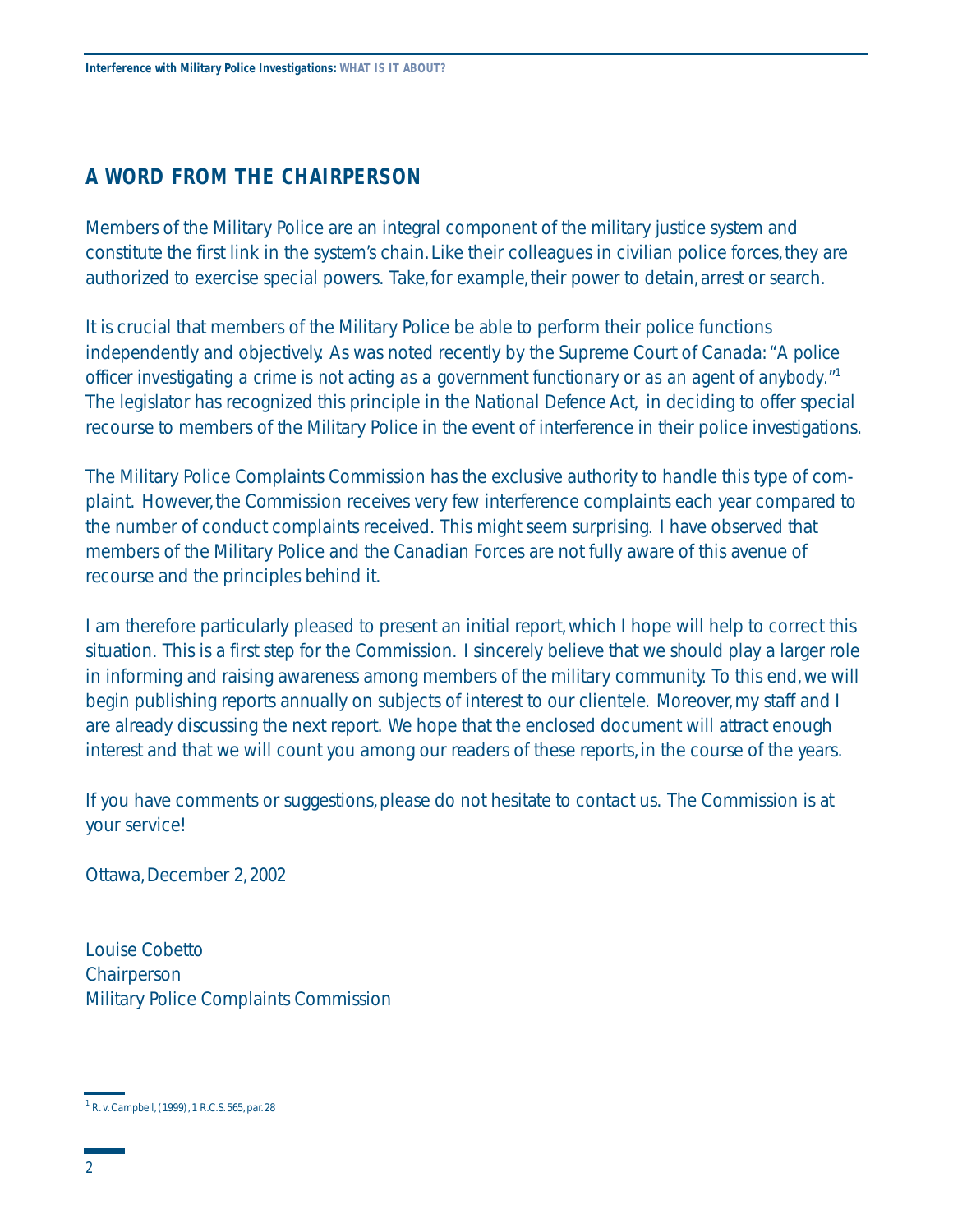## **SUMMARY**

As members of both the military and the police, military police perform their duties within a very particular context. For this reason, they must follow varying standards of conduct, depending on whether or not they are performing police functions. In fact, as a police officer, while subject to a certain degree of supervision and guidance by supervisory members of the Military Police, they must be able to perform their policing duties independently of the Canadian Forces Chain of Command. However, because they are also members of the military, they must respect orders from their superiors, whether or not they are Military Police members. This dual role can result in members of the Military Police having to face difficult decisions and tackle delicate situations.

The Parliament of Canada recognized this situation when, in 1998, it amended the *National Defence Act* (hereinafter referred to as the "*Act"*) and provided recourse to the Military Police through section 250.19 of the *Act.* Military Police members may now submit a complaint to the Military Police Complaints Commission (hereinafter referred to as the "Commission") if a member of the Canadian Forces or a senior official of the Department of National Defence interferes or attempts to interfere with police investigations. The Commission has the exclusive authority to handle interference complaints.

However, defining the concept of interference is not easy. Although the *Act* stipulates that intimidation and the abuse of authority are tantamount to interference, it does not precisely define the concept. It can be maintained that direct intervention

 visor or by a senior official of the Department of by a superior who is not a Military Police super-National Defence constitutes interference. Indirect interventions can also be considered as interference when they involve attempting to compromise the work of a member of the Military Police, encouraging an individual not to collaborate, or leaking information. Each case should be examined individually. Nevertheless, it is also important to keep in mind that appropriate supervision and guidance by Military Police supervisory staff do not constitute interference. Military Police members, like their colleagues in civilian police forces, must be accountable for their actions.

It is important to differentiate the interference complaint as defined in the *National Defence Act*  from that in the *Criminal Code,* despite the coexistence of these two avenues of recourse.The burden of proof required for an interference complaint of an ethical nature is less than that required for one of a criminal nature. For an interference complaint to be considered as valid, it is not necessary to establish the intent to interfere, nor must it be proven beyond a reasonable doubt. Finally, it is important to note that reports issued by the Commission Chairperson are not intended to punish, but rather to suggest concrete corrective measures to resolve the complaint and improve the military justice system in general.

During the next legislative review, the Chairperson intends to propose amendments to the *Act* to introduce protection against reprisals for Members of the Military Police.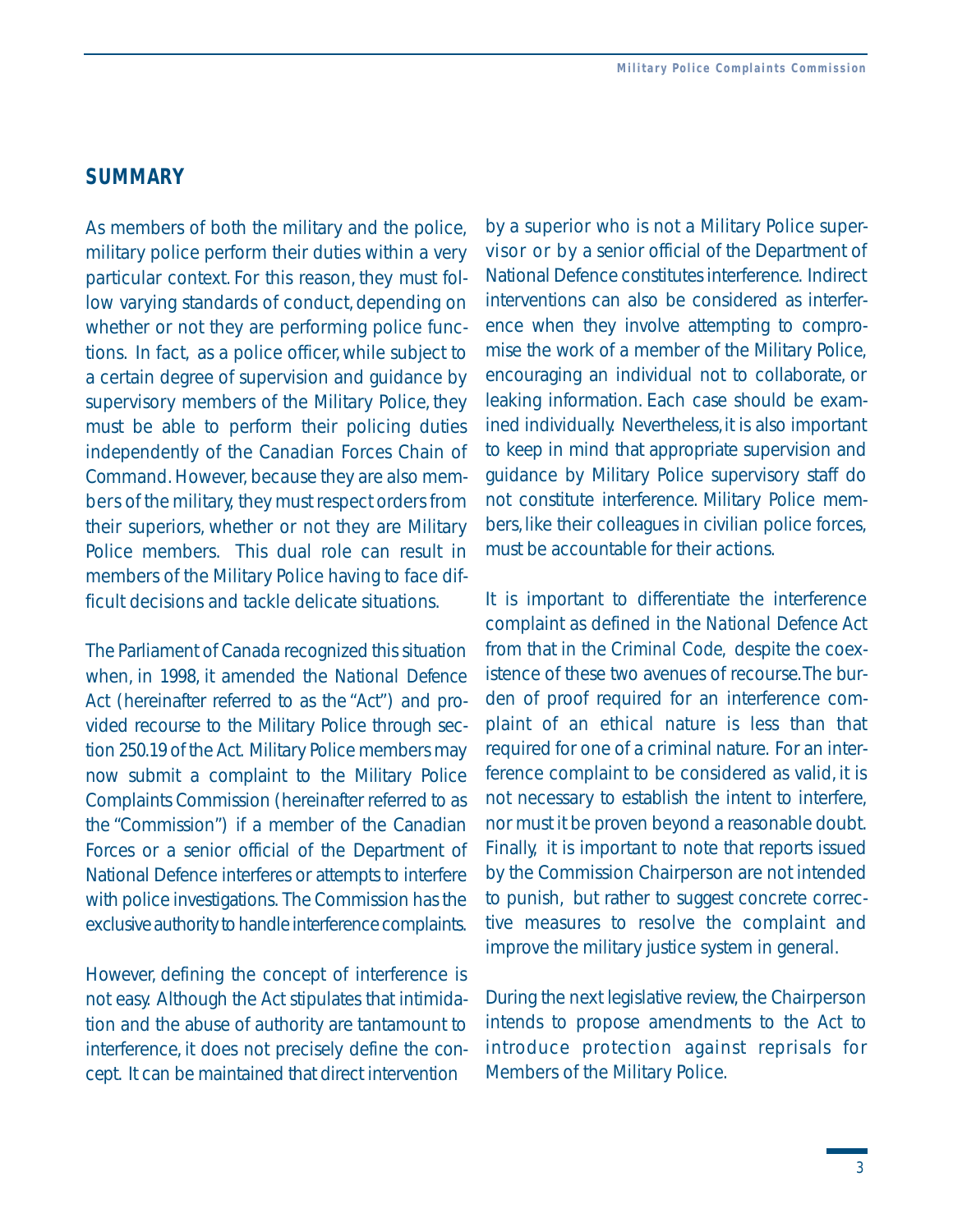### **INTRODUCTION**

The purpose of this document is to shed light on the interference complaint process. In doing so, an awareness of the duties performed by the Military Police members is essential as this process exists first and foremost to support them in the performance of their duties. Attention should also be drawn to the dual role (military and police) inherent in the Military Police Service.

We hope this document will also assist Unit Commanders to identify potential situations in which their intervention could constitute interference. The concept of interference is discussed with examples of acts or failures to act that may constitute interference and, in some cases, obstruction. On the other hand, the importance of distinguishing the offence of obstruction, as defined in the *Criminal Code*, 2 from interference in the police ethics domain is underlined.

Finally, shortcomings of the *National Defence*  Act<sup>3</sup> are outlined in this Report, as well as the commitment of the Military Police Complaints Commission<sup>4</sup> (hereinafter referred to as "the Commission") to finding solutions.

#### *The Need for Change*

Before dealing directly with the subject of interference complaints, it is important to understand the recent history that led to the creation of the Commission and its mandate.

Many amendments have been made to the *National Defence Act* in response,for example,to the recommendations of the Special Advisory Group on Military Justice and Military Police Investigative Services, of the Military Police Services Review Group (the Dickson and Belzile reports)<sup>5</sup> and of the Somalia Commission of Inquiry.6

At the time, there were serious deficiencies in the military justice system and improvements in oversight, transparency and the effectiveness of the Military Police's activities were needed. Among other things, the Commanders were not only responsible for operational priorities and resources allocations, they also had direct control of the investigations undertaken by the Military Police. Therefore, it came as no surprise that certain problems arose, such as a lack of co-operation by officers of the Canadian Forces and by enlisted personnel, difficulty in investigating superiors and restrictions imposed on investigations by Commanders. Also, Commanders had both disciplinary powers and judicial powers. Moreover, they could serve arrest warrants and search warrants, launch investigations, dismiss accusations of disciplinary or criminal offences and sit in judgment of most Military Police members. With the new

R.S.C. 1985, c. C-46.<br>R.S.C. 1985, c. N-5.<br>*An Act to Amend the National Defence Act and to Make Consequential Amendments to Other Acts, S.C.* 1998, c. 35, at s. 82 amending R.S.C. 1985 c. N-5.<br>*An Act to Amend the Nationa and Military Police Investigation Services* (Ottawa: Department of National Defence, 1997) (Dickson Report I); Canada, Special Advisory Group on

Military Justice and Military Police Investigation Services, *Report on Quasi-Judicial Role of the Minister of National Defence* (Ottawa: Department of National Defence, 1997) (Dickson Report II); Canada, Military Police Services Review Group, *Report of the Military Police Services Review Group* 

<sup>(</sup>Ottawa: Department of National Defence, 1998) (Belzile Report). 6 Commission of Inquiry Into the Deployment of Canadian Forces to Somalia,*Dishonoured Legacy*,vols.1,2,3,4,5.(Ottawa: Minister of Public Works and Government Services Canada,1997).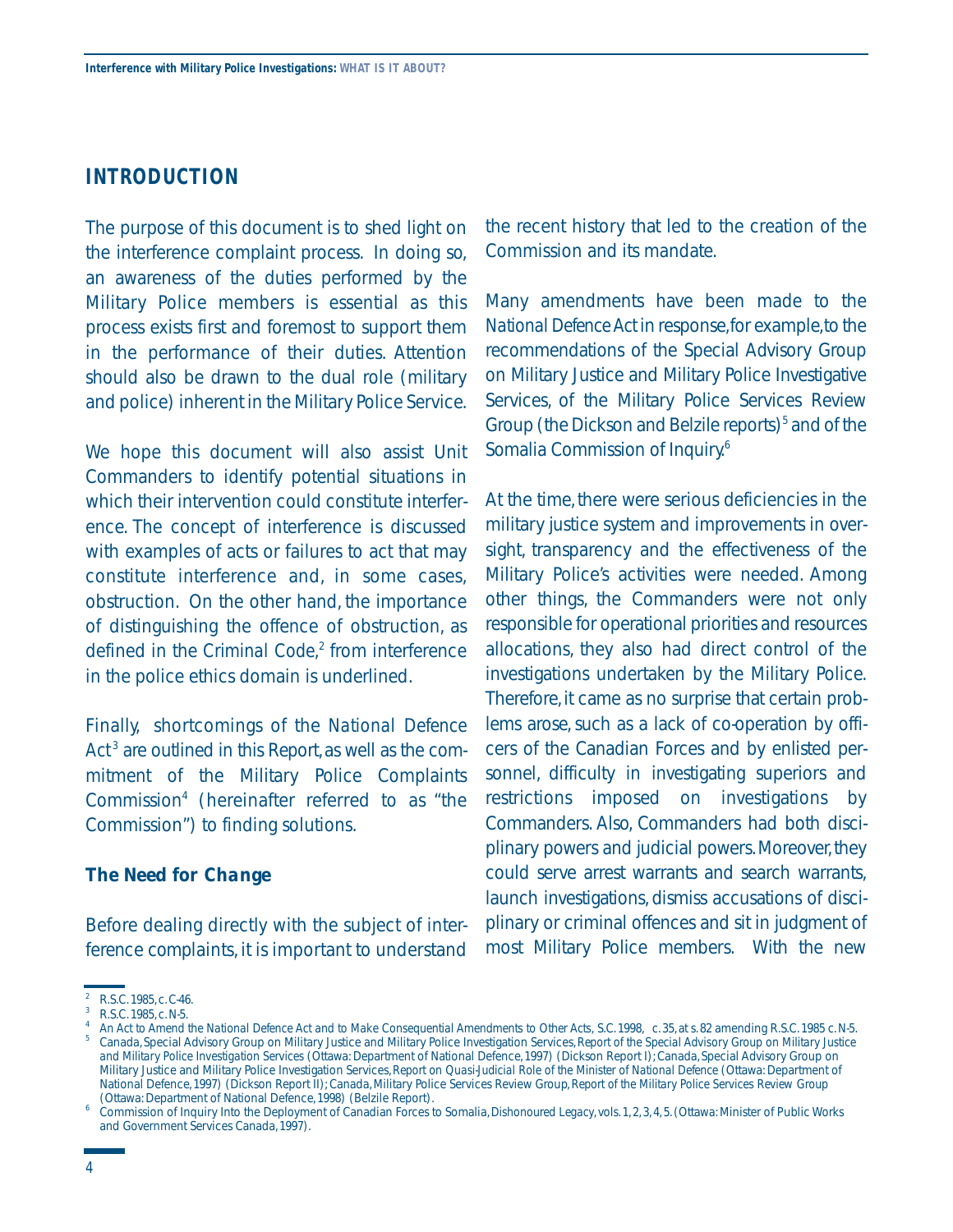amendments, the Commander's powers have been somewhat curtailed.

The independence of the Military Police from the Chain of Command had to be ensured, especially when investigations work involved serious disciplinary offences and cases of misconduct of a criminal nature. The urgency of winning back public confidence in the Canadian Forces, as well as the confidence of Canadian Forces members in their own organization, and of maintaining that confidence,was paramount.

To this end, following the recommendations made by the various working groups, the Commission was created as a civilian oversight body independent of the Department of National Defence and the Canadian Forces.

#### *The Commission's Mandate*

The Commission is mandated to monitor, review and report on complaints about the conduct of members of the Military Police in the performance of their policing duties and functions. As opposed to criminal or civil matters, the Commission's focus is ethical in nature.

Under section 250.19 of the *National Defence Act*, the Chairperson of the Commission has the exclusive power to investigate complaints about interference with Military Police investigations by any officer, non-commissioned member or senior official of the Department of National Defence. The Chairperson may decide at any time to conduct an investigation, to refuse to conduct one or to direct that an investigation be ended for the reasons set out in subsection 250.35(2) of the *National Defence Act*, namely, if the complaint is frivolous, vexatious or is made in bad faith, if the complaint could more appropriately be dealt with under another procedure or if, having regard to the circumstances, investigation or further investigation is not necessary or reasonably practicable.

Further, section 250.38 allows the Chairperson, if she considers it advisable in the public interest, at any time during her investigation of an interference complaint, to cause the Commission to conduct an investigation.Finally, if circumstances warrant, the Chairperson may also call a hearing to investigate allegations contained in an interference complaint.

The interference complaint process is engaged as soon as a Military Police member files an interference complaint with the Commission. As a complainant, it is important that the Military Police member has confidence in the Commission. The subject of the complaint must also be convinced of the independence and professionalism of the Commission as well as of the integrity of the complaint process.

While similar civilian oversight bodies exist for the majority of provincial and municipal Police Services in Canada and for members of the Royal Canadian Mounted Police, no other body responsible for examining complaints about police officers has been given explicit power over complaints of interference.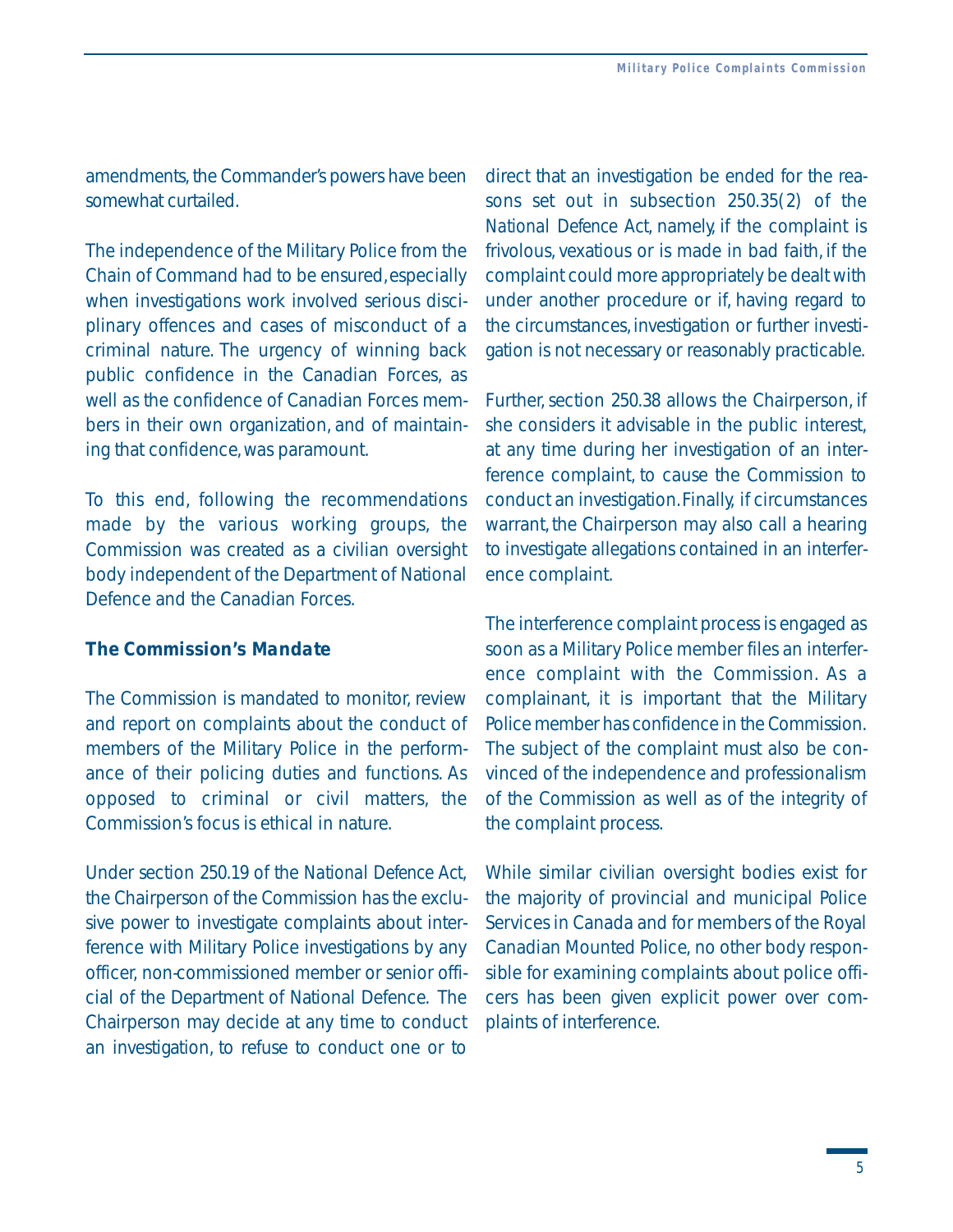## **THE MILITARY POLICE**

#### *The Duties of Military Police Members*

Paragraph 7 of the *Security Orders for the Department*  of National Defence and the Canadian Forces<sup>7</sup> states that "[Military Police members] are the primary police force of jurisdiction and exercise of police authority (…)." Members of the Military Police, specially designated pursuant to section 156 of the *National Defence Act*, constitute an essential element of the military justice system. A "specially designated" member includes any officer appointed to perform military policing duties and any service member appointed as a Military Police member and having the skills required to exercise these functions. Military Police members must be in legitimate possession of a Military Police badge and an official Military Police identity card.<sup>8</sup> Their principal role in the Canadian Forces is to maintain order and ensure respect for the law, including the *Code of Service Discipline*9 and criminal law. Military Police members therefore, have the power to make arrests, to conduct a search and a seizure, to investigate and to use force in certain circumstances.

In addition to the authority conferred on them by the *National Defence Act*, Military Police members have powers as peace officers within the meaning of section 2 of the *Criminal Code*, since this provision includes officers and non-commissioned members of the Canadian Forces appointed under section 156 of the *National Defence Act*.

Consequently, a Military Police member may lay charges under the *Criminal Code* in civilian courts when he acts as a peace officer. A Military Police member can also exercise certain powers, including the power to arrest set out in section 495 of the *Criminal Code*. Finally, a Military Police member, who has been assigned as an investigator in the Canadian Forces National Investigation Service, may also lay charges under the *Code of Service Discipline.*<sup>10</sup>

The *National Defence Act* provides that any person subject to the *Code of Service Discipline* who commits an offence under that Code, the *Criminal Code* or another federal statute, will be judged under the military justice system. Before exercising their police authority outside a Defence property, Military Police members must first ensure that another Police Service does not have greater jurisdiction over the matter in question.The existence of an apparent link with military service is essential. If it exists, the matter will be considered and dealt with as an offence under the *Code of Service Discipline*. 11 Outside Canada, Military Police investigations and reports must comply with international agreements and practices. However, in Canada, murder and manslaughter offences and the offences set out in sections 280 to 283 of the *Criminal Code* concerning the abduction of minors are beyond the jurisdiction of military courts. When an offence under the jurisdiction of civilian authorities is

<sup>7</sup> Commission of Inquiry Into the Deployment of Canadian Forces to Somalia, *supra* note 5, vol. 1, at 100, quoting the Security Orders for the

<sup>&</sup>lt;sup>8</sup> Queen's Regulation and Orders for the Canadian Forces, at s. 22.02(2).<br><sup>9</sup> National Defence Act, supra note 2 at Part III.<br><sup>10</sup> Queen's Regulations and Orders for the Canadian Forces, at s. 107.02 (c).<br><sup>11</sup> Commission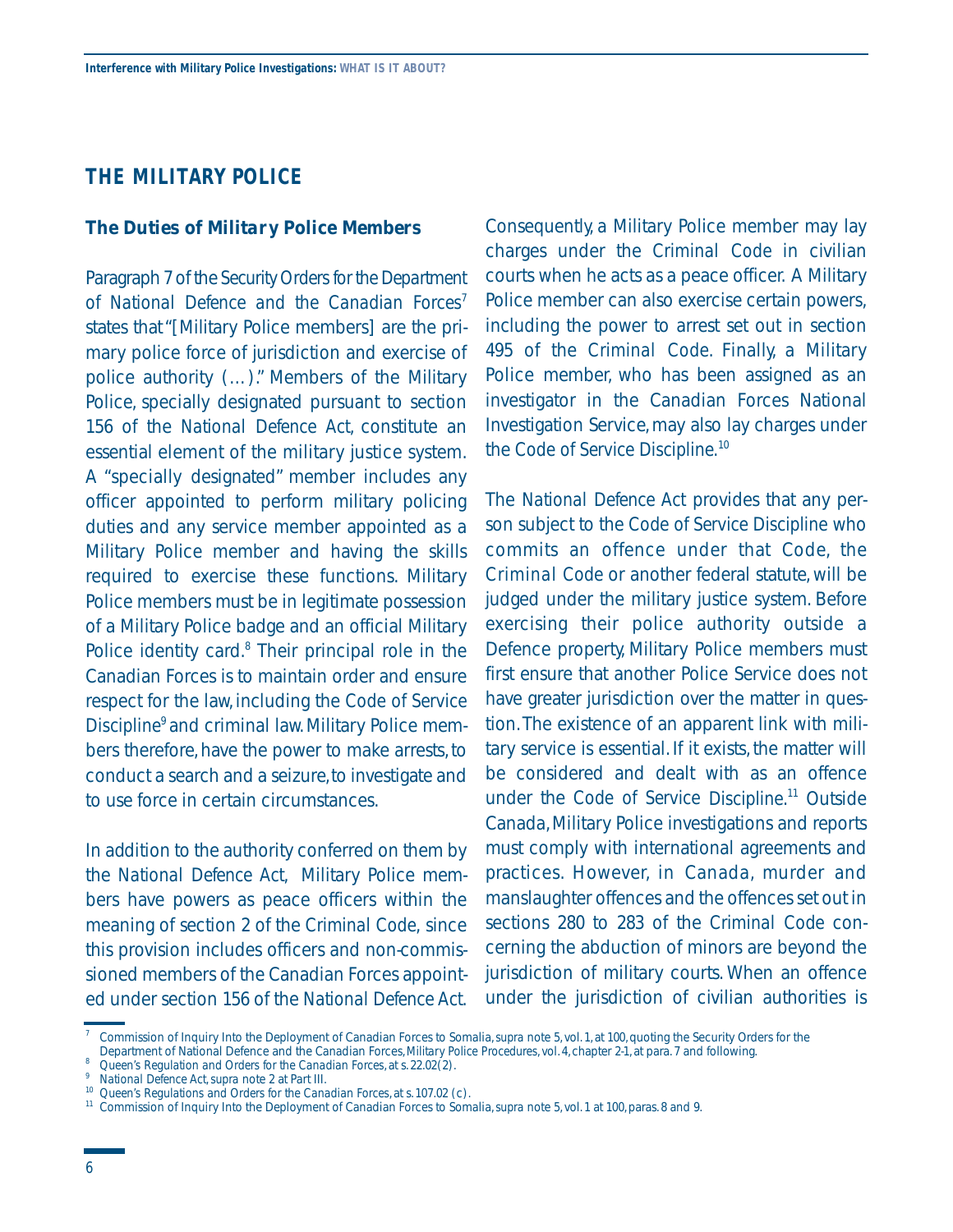reported to the Military Police, the Military Police member must report it promptly to the Crown Prosecutor or to the appropriate Police Service. Investigations conducted by the Military Police in such matters will normally be conducted in parallel or concurrently with any investigation conducted by a civilian Police Service, and the results, if circumstances warrant, may be reported to the local authorities. In any event, such offences must be the subject of a Military Police report.<sup>12</sup>

The Military Police therefore has jurisdiction over all persons subject to the *Code of Service Discipline* regardless of their rank, situation or location.<sup>13</sup> They also have jurisdiction over all persons, including civilians, who are on or in the property of the Department of National Defence.<sup>14</sup> When a complaint is filed with a Commander or with the Military Police, or if there is reason to believe that an offence has been committed under the *Code of Service Discipline*, an investigation must be launched to determine if there are sufficient grounds for a charge to be laid.<sup>15</sup>

The investigation is assigned either to the Canadian Forces National Investigation Service, to the Military Police or to the Unit to which the suspect belongs, depending on the nature of the offence. Accordingly, if the matter involves an offence of a serious, delicate or complex nature, the Canadian Forces National Investigation Service will take charge of the investigation. If the Canadian Forces National Investigation Service relinquishes its authority over a given offence, the Military Police will assume responsibility. Offences which are not of a serious, delicate or complex nature, falls under the jurisdiction of the Military Police or of the Unit to which the suspect belongs.

Finally, in addition to their police duties, Military Police members perform important military duties since, as part of operations, they are responsible for guarding and supervising detainees or prisoners of war, overseeing detention barracks and conducting route surveys.

#### *Coexistence of a Dual Status*

A Military Police member may decide, on his own authority, to investigate and to choose the methods to do so. However, it must also be born in mind that Military Police members are members of the Canadian Forces. As such, they have a dual role,which they must deal with at all times.

On the one hand, as Canadian Forces members, they are required to respect the orders of the Chain of Command. They may receive orders from their Commander about incidents requiring investigation and they report to him, operationally, on the police services and advice they provide. Their prospects for promotion are in part linked to their Commander's evaluation. It may therefore be difficult for Military Police members to

<sup>12</sup>*Ibid.* at 101, para. 10.

 <sup>13</sup> *Ibid.* at 100, para. 7a.

<sup>&</sup>lt;sup>13</sup> *Ibid.* at 100, para. 7a.<br><sup>14</sup> *Ibid.* at para. 7b; *National Defence Act, supra* note 2 at ss. 60(1) (c), 60(1) (f).

 <sup>15</sup> *Queen's Regulations and Orders for the Canadian Forces*, at s. 106.02.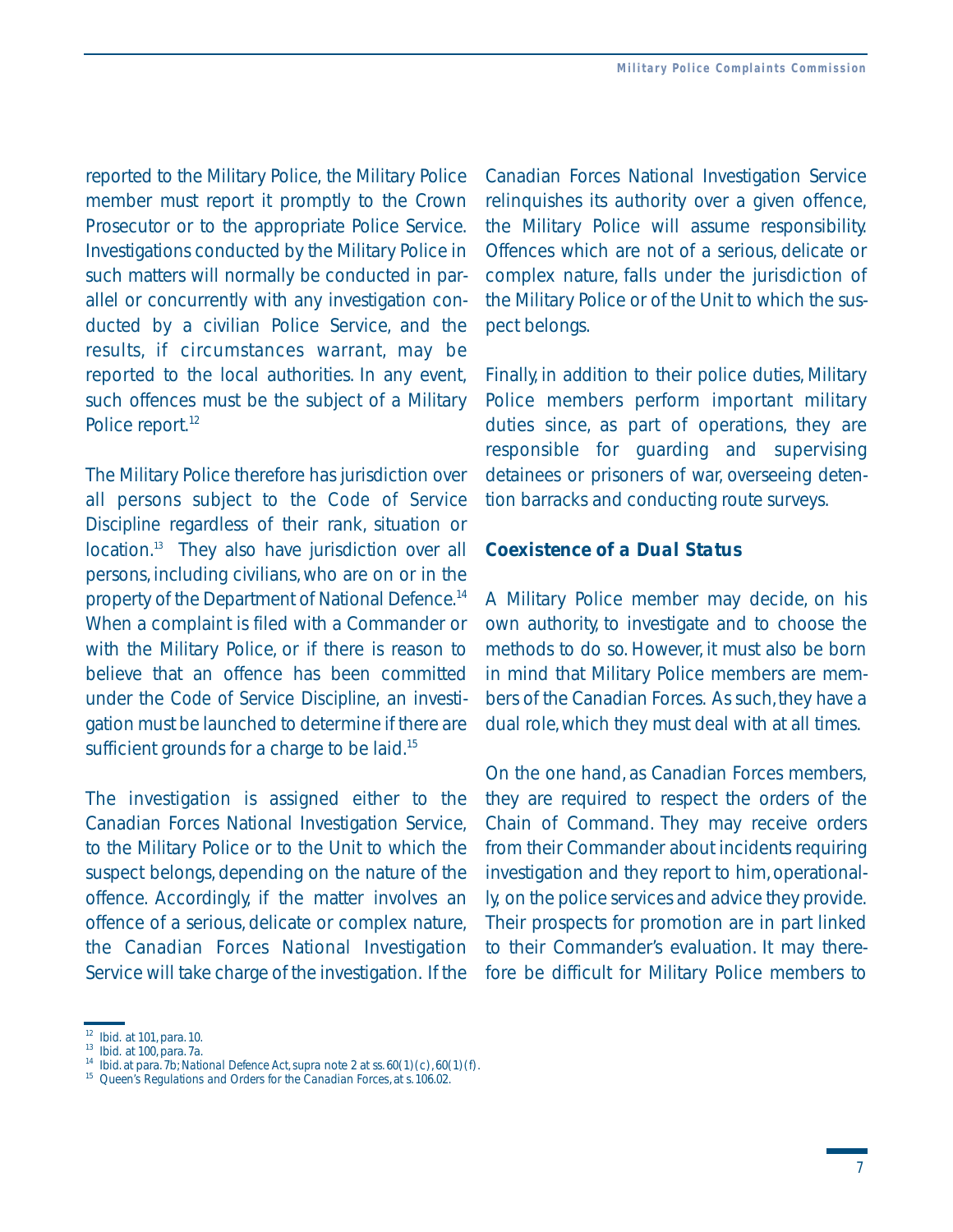treat their superiors as witnesses and, even more so, as suspects. Moreover, a comprehensive Military Police investigation could bring discredit on the Commander and the Unit to whom the Military Police member belongs or on the Canadian Forces. A strong sense of loyalty and obedience to the Chain of Command and of camaraderie with regard to military subordinates can result in difficult choices, especially when measures must be taken against colleagues or superiors.

The establishment of the Canadian Forces National Investigation Service ensured hierarchical independence in investigations involving matters of a serious, delicate or complex nature, because the Provost Marshal has supervisory and monitoring authority over the activities of the Canadian Forces National Investigation Service. However, in less important matters, the Military Police is under the responsibility of each Commander, and it is the latter who ultimately decides what measures to take when an investigation is completed.

On the other hand, in performing their policing duties, Military Police members must be able to act independently, without interference or influence, whether intentional or not, from the Chain of Command, or from members or non-authorized personnel. The policing duties fulfilled by

the Military Police are similar to those of other police forces and include law enforcement,crime prevention and investigations.To carry out these duties, Military Police members are invested with special powers, including the power to arrest, to search a person, to place a person into custody, the use of reasonable force and the ability, for investigators with the Canadian Forces National Investigation Service, to lay charges. These powers require respect for different professional standards than those required of a nonpolice member of the Canadian Forces.

 in a specific mechanism for responding to To ensure respect for these standards, a Police Service must have a system that protects the individual against possible internal abuses of power and that ensures his ability to report while preserving the level of independence he needs to maintain public confidence. Military Police members appointed to the Canadian Forces National Investigation Service as well as Military Police members assigned to the bases/wings have a right to conduct their investigations without fear of interference. That is why the amendments to the *National Defence Act*, with the creation of the Commission, have resulted allegations of interference with Military Police investigations, among others, by the Chain of Command or by a senior official of the Department of National Defence.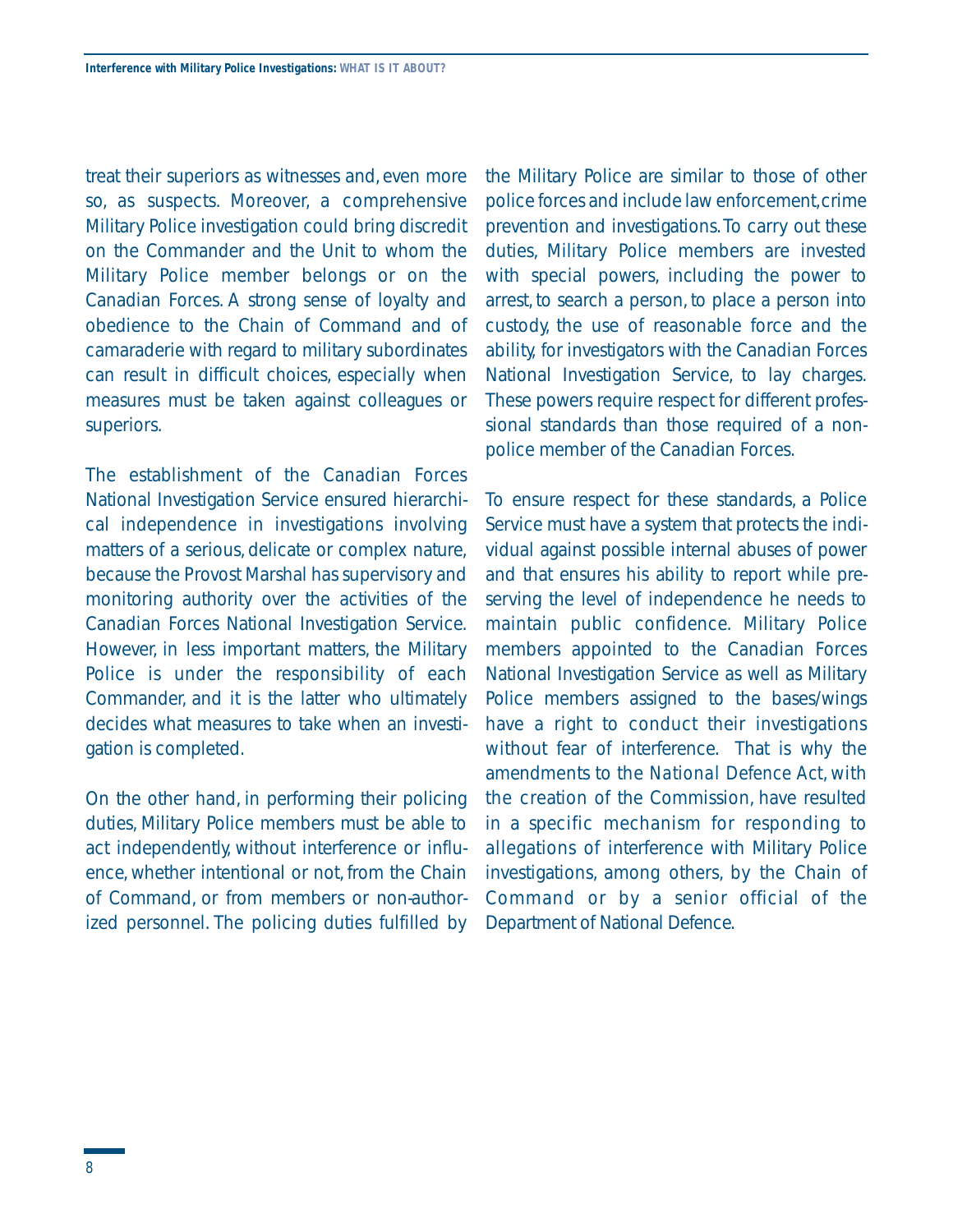#### **INTERFERENCE COMPLAINTS**

#### *The Concept of Interference*

In implementing the new reforms of the military justice system, it became necessary to find a balance between the authority of the Chain of Command over the Military Police and the independence of Military Police investigations as well as a balance between the absolute discretion of Commanders to lay charges and the need for procedural transparency and impartiality. One method of doing so was the adoption, by Parliament, of a provision allowing a Military Police member to file an interference complaint with the Commission when an officer a noncommissioned member or a National Defence official interferes with, or intervenes in, an investigation the member is conducting or supervising. Subsection 250.19(1) of the *National Defence Act* reads as follows:

> 250.19(1) Any member of the military police who conducts or supervises a military police investigation,or who has done so, and who believes on reasonable grounds that any officer or non-commissioned member or any senior official of the Department has improperly interfered with the investigation may make a complaint about that person under this Division.

> (2) For the purposes of this section, improper interference with an investigation includes intimidation and abuse of authority.

not a supervising police member, or a senior offi-There is little jurisprudence to define what is meant by interference. If we attempt to describe some situations that could lead to undue intervention or interference, it can certainly be said that direct intervention by a superior, who is cial of the Department of National Defence, in the performance of a Military Police member's work constitutes interference. Interference may also take the form of actions that, although taken indirectly, nevertheless could compromise the Military Police member's work. Encouraging civilians or Canadian Forces members not to cooperate with an ongoing investigation, threatening reprisals against such persons if they intend to co-operate and leaking true or false information can also constitute a situation of interference.

 failure to intervene to end a situation that is Interference may occur at any stage of an investigation. It could even take the form of a superior's neglect to lend his support or of his detrimental to the proper conduct of an investigation. Accordingly, in its report, $16$  the Poitras Commission seriously questioned the attitude of the Director of the *Sûreté du Québec* at the time. The latter had assigned three of his investigators to examine alleged criminal offences involving police officers of his Force. Clearly, this investigation called into question the working methods of police officers of the *Sûreté du Québec* and threatened the organization's reputation. In the course of their investigatory work, the investigators encountered numerous obstacles and requested that the Director intervene with mem-

<sup>16</sup> Québec, Commission d'enquête chargée de faire enquête sur la Sûreté du Québec, *Rapport de la Commission d'enquête chargée de faire enquête sur la Sûreté du Québec (Commission Poitras)*, (Ste-Foy : Les Publications du Québec, 1999).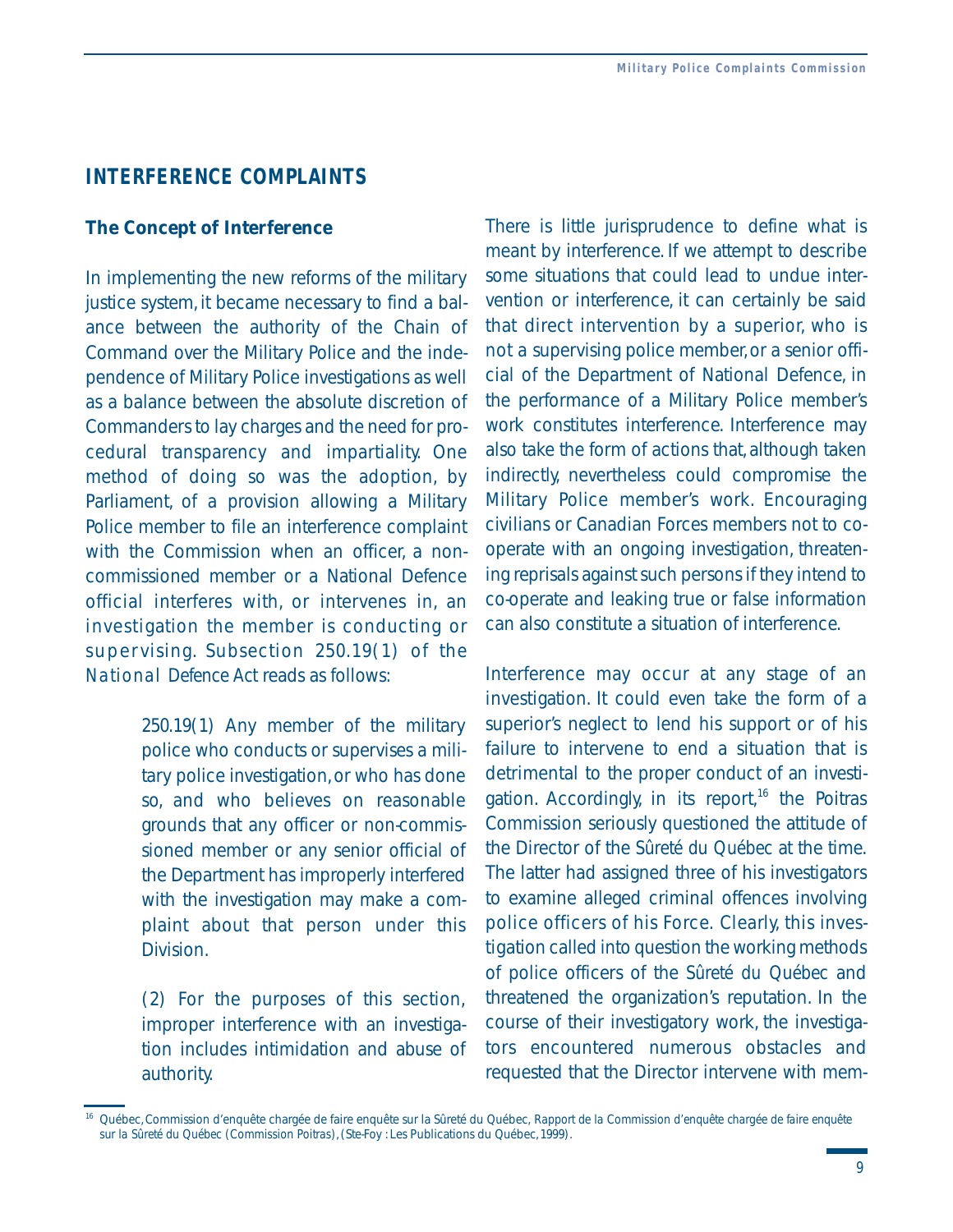bers of the *Sûreté du Québec* to put an end, among other things, to intimidation and the express invitation of a number of police officers not to co-operate with the investigators. However, instead of supporting his investigators by speaking firmly to the police officers and by neglecting to investigate allegations of threats and intimidation against one of the investigators, the Director's refusal to take action seemed to endorse the attitude of certain members of the Police Force who wished to preserve its image and that of its officials.

Once again, it should be noted that interference may come from sources other than the Chain of Command or Military Police superiors. Senior officials of the Department of National Defence could also interfere with a Military Police investigation for various reasons.

## *Intimidation and Abuse of Power may Constitute Interference*

In performing his duties, a Military Police member may be subjected to intimidation by an officer, non-commissioned officer or senior official of the Department of National Defence. Such acts constitute interference pursuant to the *National Defence Act*. 17 In order to more carefully define the concept of intimidation, decisions in criminal and police ethics cases were consulted.18 The Federal Court, in the footnoted case, reviewed many decisions and restated the elements that constitute the offence of intimidation:

the use of illicit means to force a person to perform an act or refrain from performing an act when he has the right to do so, the intention to do harm and the existence of actual damage. The Quebec Court also stated that intimidation implies threatening bodily gestures or the utterance of words likely to inspire fear in the person who is the object of such gestures or words. $19$ 

Abuse of authority may also constitute interference with a Military Police investigation. When there is abuse of authority, one or more of the following characteristics are present: wrongful, excessive or unfair use of authority, excess and abuse of power.<sup>20</sup> Essentially, abuse of authority consists of overstepping a power that has been conferred. The fact that a superior or a senior official of the Department takes advantage of his position of authority over a Military Police member in an excessive or inappropriate manner may therefore lead to interference.

### *Not All Intervention Constitutes Interference*

The Military Police member is in charge of his investigation which includes the decision to provide information to the Chain of Command regarding an ongoing investigation. Operationally, the Commander may be informed of the subject matter of an investigation involving one of his members, unless the information given could adversely affect the investigation. However, as

*Supra* note 2 at s. 250.19(2).<br>Among others, *Banco do Brasil S.A.v. Alexandros G.Tsavliris (The)*, [1992] 3 FC. 735 (EC.A.).

 <sup>19</sup> *Dubuc v.Commissaire à la déontologie policière* (22 December 1999), Montréal 500-02-073800-992 (C.Q.).

 <sup>20</sup> *Dumont et Gauvin v.Commissaire à la déontologie policière* (9 February 1995), Québec 200-02-007286-927 (C.Q.).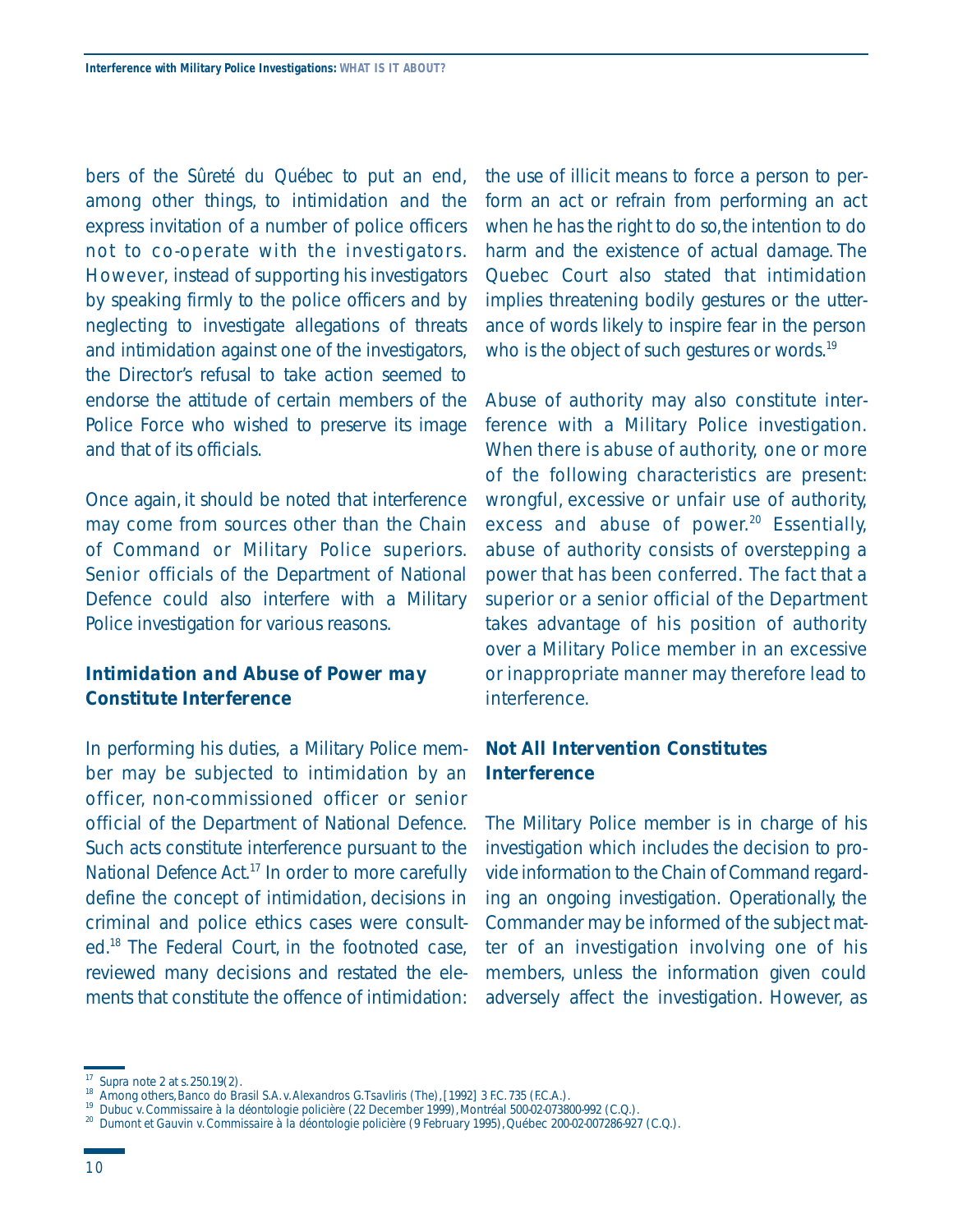the Military Police Services Review Group stated in one of its directives:

> An example of information which a Commander would not normally require would be when search warrants are to be executed or in what order witnesses will be interviewed. Such decisions are made by those with carriage of the investigation, and the knowledge of such details carries a risk of inadvertent disclosure to the wrong parties which could endanger the investigation and/or reputation of the Commander.<sup>21</sup>

A Military Police superior may advise a Military Police investigator on the performance of his investigatory duties and make suggestions. Consequently, supervising or overseeing a Military Police member in the performance of his duties does not automatically give rise to an interference complaint against a Military Police superior.

In *Wool v. Canada*, 22 the Federal Court, Trial Division,refused to grant an injunction to a Royal Canadian Mounted Police Sergeant who had requested, among other things, that his Commander be forbidden from thwarting an investigation involving a former Yukon Minister, from assigning him to other duties, from removing him from the investigation or from taking any disciplinary actions against him.

Sergeant Wool had been appointed co-ordinator of a Unit assigned to investigate commercial crimes in the Yukon. One of his investigations involved a former Minister of Justice who, according to Sergeant Wool, had intervened to shield a property developer from criminal charges. In various documents, Royal Canadian Mounted Police Headquarters, the Assistant Deputy Attorney General and the *ad hoc* prosecutor appointed by the Attorney General concluded that the evidence was insufficient to lead to a guilty verdict, although doubts existed as to the actions of the Minister, and they refused to bring him to justice. One of these documents acknowledged the competency of Sergeant Wool, but also his lack of neutrality in the matter.

The Sergeant claimed that his superior's orders prevented him from exercising his right to lay an information under section 455 of the *Criminal Code* (now section 504). Faced with the investigator's relentlessness, a series of measures were gradually taken to bring an end to the needless waste of time and money. The Commander first informed Sergeant Wool that he would no longer head the special Unit and then removed him from the investigation. Finally, his posting out of the Yukon was recommended.

In its reasons,which are pertinent to the subject of this report, the Federal Court concluded first:

> A Commanding Officer is accountable to his superior and to the Crown, not to a staff-sergeant under him. He has the administrative discretion to decide what proportion of his resources will be deployed towards one particular investigation. (…)

<sup>&</sup>lt;sup>21</sup> Military Police Services Review Group, *supra* note 4, at directive 21.<br><sup>22</sup> [1981] F.C.J. No. 506 (T.D.), online: QL (FCJ).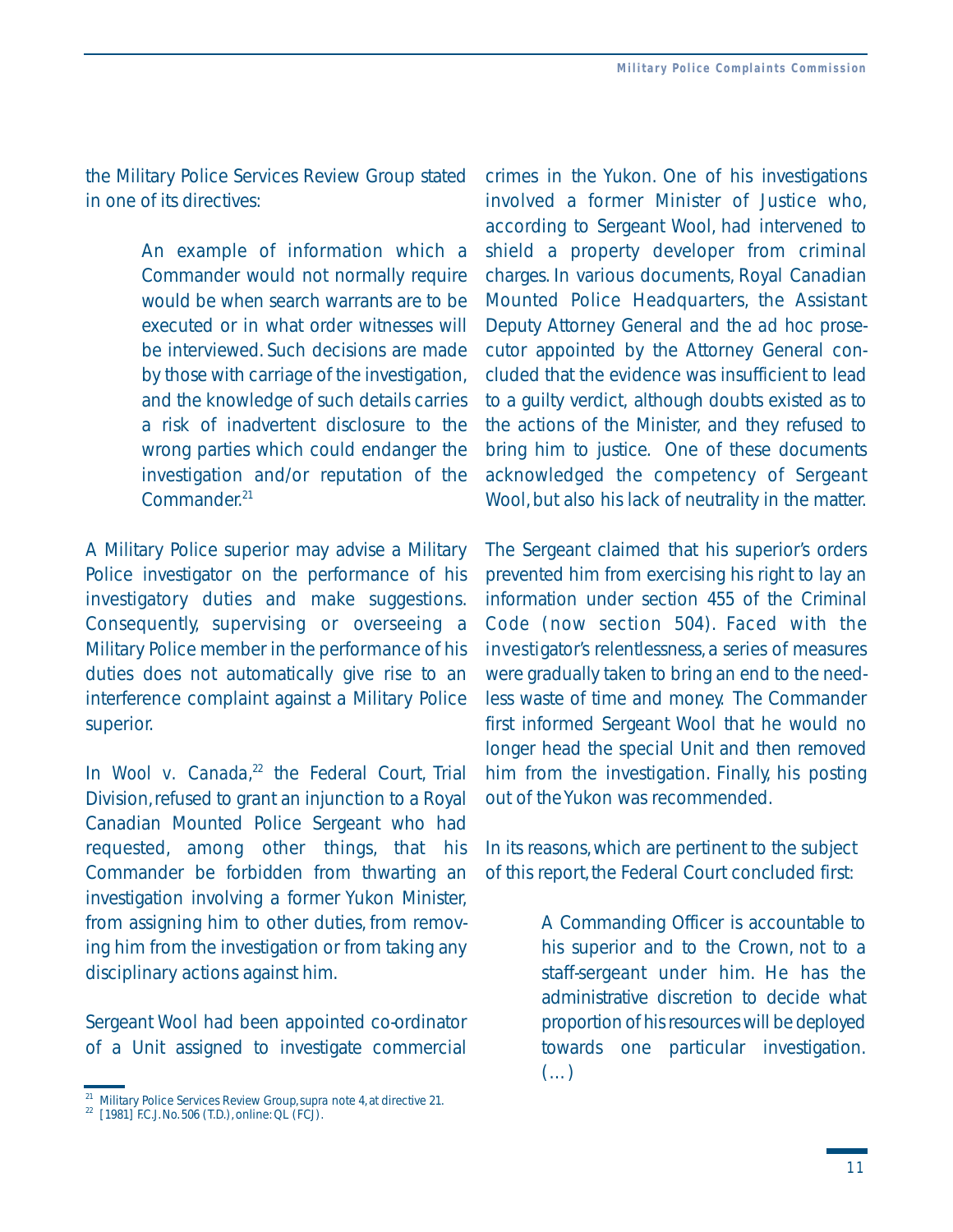As appears from the material filed by the applicant himself, full consideration was given to the continuation of the investigation by the special prosecutor, by the director of Criminal Investigation, by the Commanding Officer and by the Assistant Deputy Attorney General of  $Canada.<sup>23</sup>$ 

The Court added that it was not its role to take the place of properly appointed officials and to make administrative decisions in their place. In the Court's view, a Commander is certainly empowered to determine that an investigator, no matter how competent, has pursued a matter too long and has lost the necessary objectiveness. Regarding disciplinary actions, the Federal Court wrote that they are purely internal matters and that it is not up to the Court to monitor them, except in the case of abuse of power.In this case, Sergeant Wool did not establish that he had been treated unfairly.

This decision should not, however, constitute authorization for a superior to intervene in an investigation conducted by a police officer. Rather, we should remember one of the Court's conclusions to the effect that the duty of a police officer, in this case to lay an information, is not absolute and that its exercise is subject to legitimate orders received from his superior.

In short,an effective Police Service implies supervision and management of the members by a police superior. In the military context, the dual status of the Military Police member as a

police officer and as a Military must be considered. The Military Police member is accountable to superiors, who are also Military Police members, and to the Commander of his Unit. However, the supervision of the police work must be the privilege of superiors invested with the Military Police status.

At a higher level of the military hierarchy, even the autonomy of the Canadian Forces Provost Marshal is not absolute. In fact, the responsibility for developing general policies and directions and for setting priorities belongs to the Vice Chief of the Defence Staff.<sup>24</sup> In order to respect the principles of independence in the hierarchical relationship in the military justice system between the Provost Marshal and the Vice Chief of Defence Staff, both of them agreed to establish an Accountability Framework detailing their respective responsibilities. Written in 1998, this document responded to the recommendations of the Special Advisory Group on Military Justice and Military Police Investigation Services<sup>25</sup> and serves as a foundation for the future relationship between the Vice Chief of the Defence Staff and the Provost Marshal. To conform to this framework, the Vice Chief of the Defence Staff has the power to establish strategic policies of policing duties. However, the Vice Chief of the Defence Staff must keep his distance from the Provost Marshal in relation to investigations in process, which limits the possibilities of interference. In 2001, the Chairperson and Mr. Thomas G. Flanagan, S.C., Member of the Commission, were consulted during the independent revision of the

<sup>23</sup>*Ibid.* at paras. 17 and 18. 24 *Military Police Policies and Technical Procedures*,(A-SJ-100-004/AG-000) chapter 1,Annex C. 25 *Supra* note 4.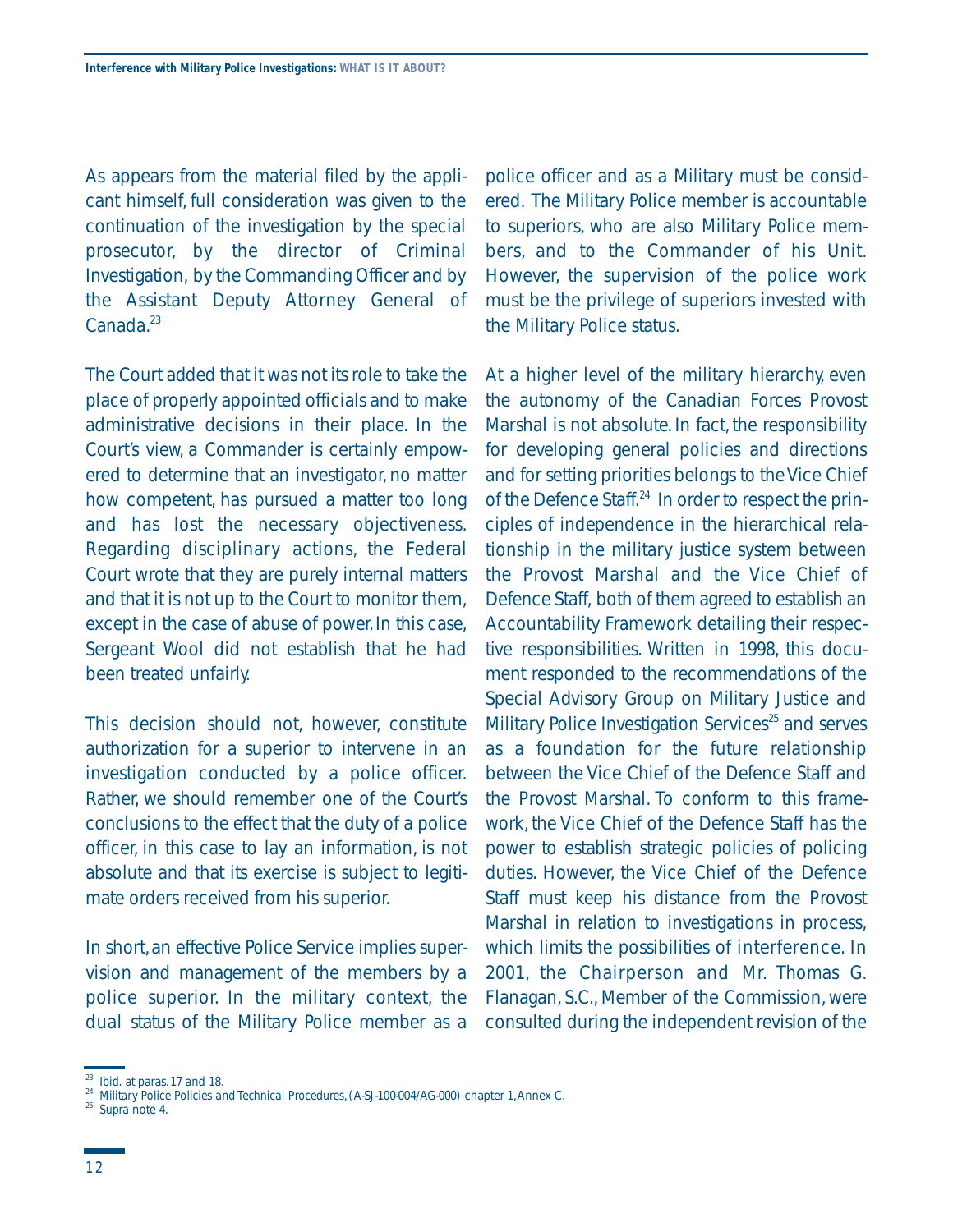Accountability Framework. Moreover, they appreciated to have had the opportunity of expressing their opinion and of contributing to the improvement of the military justice system.

Some provincial police laws contain provisions on the division of powers between the government,a commission or municipality and the management of a Police Force.<sup>26</sup> The assignment of these powers to an entity outside the Police Force is not incompatible with the principle of the latter's independence.27 However, situations of interference are not always easily identifiable and there is some confusion between the accountability of the police and its independence from the government.<sup>28</sup>

In *R. v. Campbell*<sup>29</sup> the Supreme Court of Canada, the Honourable William Ian Corneil Binnie writing, stated that, although the Commissioner of the Royal Canadian Mounted Police must report to the Solicitor General for certain purposes, he does not become an agent of government when he conducts criminal investigations and is not subject to any political directive.

It is understood that the government must fulfil its democratic mandate by ensuring that it has control over the police and is responsible for it. However, as a result of incidents that took place in Vancouver during demonstrations held in connection with the Asia Pacific Economic Cooperation Conference, Commissioner Ted Hughes wrote,"It is clearly unacceptable for the federal government to have the authority to direct the Royal Canadian Mounted Police's law enforcement activities, telling it who to investigate, arrest and prosecute, whether for partisan or other purposes. At the same time, it is equally unacceptable for the Royal Canadian Mounted Police to be completely independent and unaccountable, to become a law unto themselves."30 Applying the principles set out in this report, $31$  it can be concluded that the Military Police, when performing its law enforcement duties, is completely independent of the non-military police Chain of Command and the government. When the Military Police perform non-military police duties, it is not completely independent, but it reports to the federal government through the Chief of the Defence Staff. The conduct of the Military Police would be reprehensible if, in respecting the illegitimate orders or directives of a senior departmental official, it acts contrary to the law, for example, the *Canadian Charter of Rights and Freedoms*32.

Among others, *Police Act*, R.S.Q. c. P-13.1, ss. 50, 83, 86; *Police Act*, R.S.A. 2000, c. P-17, ss. 27(1), 31(1)a), 31(1)b), 31(1)c); *Police Act*, R.S.B.C. 1996, c. 367, ss. 7(1)a), 23(1), 26(2)a), 26(2)b), 26(2)c), 26(

ss.  $7(1)a$ ,  $23(1)$ ,  $26(2)a$ ,  $26(2)b$ ,  $26(2)c$ ,  $26(4)$ ,  $25(5)$ ,  $34(1)$ .<br><sup>27</sup> Paul Ceyssens, *Legal Aspects of Policing* (Saltspring Island: Earlscourt Legal Press, 1997) at chapter 1.3, where the author refers to the B

<sup>%</sup> Commission on the Police, 1962 and the McDonald Commission in Canada.<br><sup>28</sup> Ibid. at chapter 1.3.<br><sup>29</sup> [1999] 1 S.C.R. 565.<br><sup>30</sup> Canada, Commission for Public Complaints Against the RCMP, *Commission Interim Report (follo* (Ottawa: 2001) at 82, 83, online: Commission for Public Complaints Against the RCMP < *http://www.cpc-cpp.gc.ca/fPub/APEC/fAPEC.pdf* > (date

<sup>&</sup>lt;sup>31</sup> *Ibid.* at 86; see also Canada, Commission of Inquiry Concerning Certain Activities of the Royal Canadian Mounted Police (McDonald Commission), *Freedom and Security under the Law* (Ottawa: Minister of Supply and Services, 1981).

 <sup>32</sup> *Canadian Charter of Rights and Freedoms,* Part 1 of the *Constitution Act, 1982* (Schedule B to the *Canada Act 1982* (U.K.) 1982, c. 11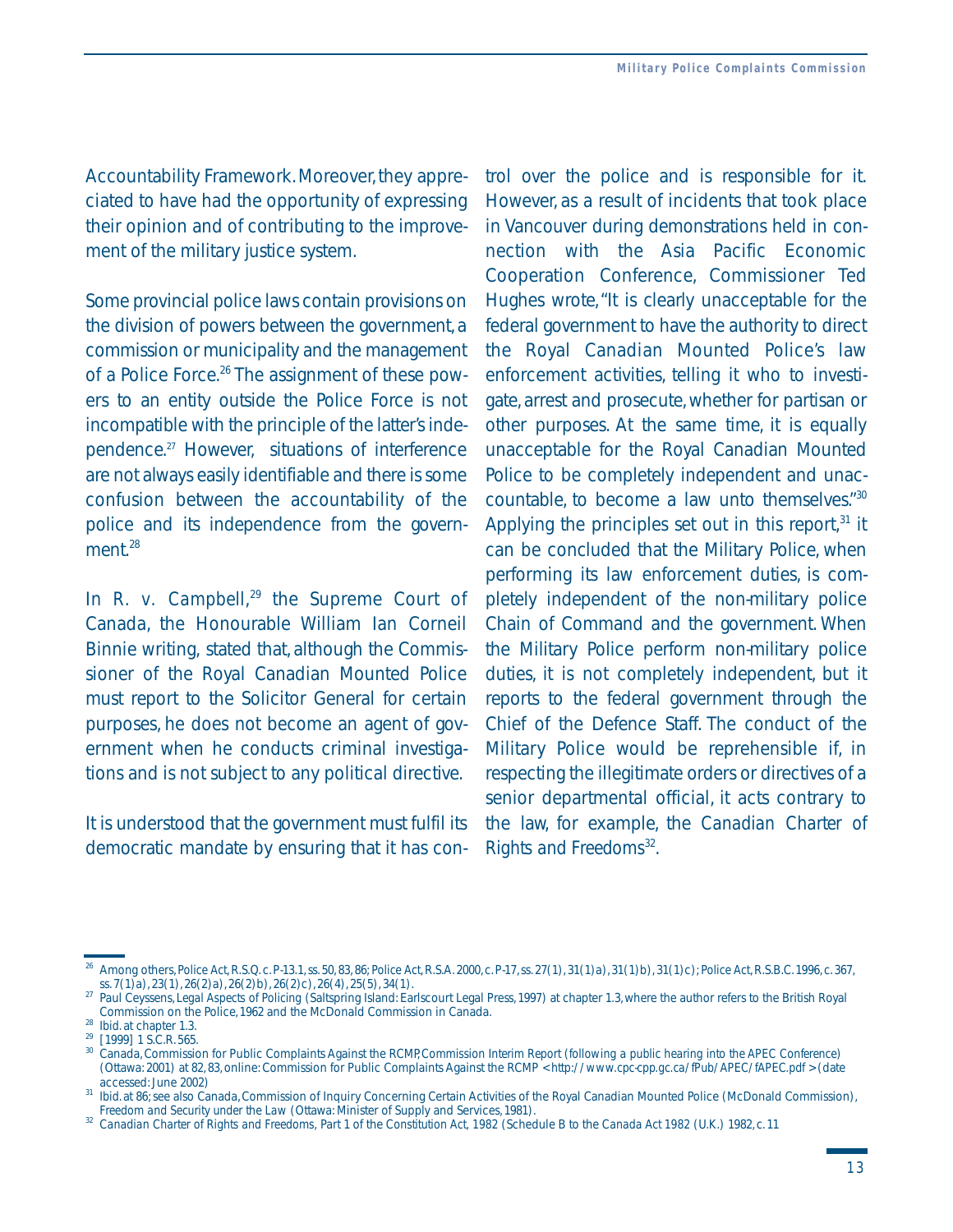## *Distinction between Interference Complaints in the Police Ethics Domain and Criminal Code Obstruction*

When a superior or an employee of the Department of National Defence hinders the progress of an investigation conducted by a Military Police member, the latter may decide to lay a complaint for obstruction under the *Criminal Code.* Resorting to this procedure does not affect the member's right to also file an interference complaint under the *National Defence Act*. The two remedies may be pursued in parallel, since a single act can in fact have more than one judicial consequence.<sup>33</sup> In fact, according to the principles developed by the tribunals, the conduct of an officer, a non-commissioned member or a National Defence official may be treated simultaneously under a process designed to look at ethical conduct following an interference complaint filed with the Commis-sion and under an obstruction charge filed with a criminal court. However, it is essential to distinguish between the criminal offence of obstruction and interference under the *National Defence Act*, because the impact of each of these procedures is different.

Obstruction is defined in paragraph (a) of section 129 of the *Criminal Code*:

- 129. Every one who
- (*a*) resists or wilfully obstructs a public officer or peace officer in the execution of his duty or any person lawfully acting in aid of such an officer,
	- $(\ldots)$
- (*d*) an indictable offence and is liable to imprisonment for a term not exceeding two years, or
- (*e*) an offence punishable on summary conviction.

#### [emphasis added]

To convince the court that such a criminal offence has been committed, the evidence must show that, beyond a reasonable doubt, the accused committed the act; otherwise, he will be acquitted. Consequently, it is necessary to prove the following three elements: obstruction, the fact that the peace officer was executing his duties and the wilful nature of the act the accused is alleged to have committed.<sup>34</sup>

The offence of obstructing the work of a peace officer in the execution of his duty therefore implies the evidence of a wilful act, $35$  committed in the knowledge or expectation that its effect will be to hinder the work of the peace officer or make it more difficult.<sup>36</sup> Not only must the commission of the act be demonstrated, but also the intention to commit it. Further, wilful obstruction requires either a positive act or an omission to do something arising from a legal obligation.<sup>37</sup>

In the situations described in the previous section, dealing with interference with an investigation conducted or supervised by a Military Police member, it cannot, in some cases, be shown beyond a reasonable doubt that an offence of obstruction has been committed. In fact, the

<sup>33</sup>*R.v.Wigglesworth*, [1987] 2 S.C.R. 541.

 <sup>34</sup> *R.v.Dubien*, J.E. 2000-461 (Mun. Ct.); *R*.v.*Ure*, [1976] 6 A.R. 193 (Sup. Ct.). <sup>34</sup> *R. v. Dubien,* J.E. 2000-461 (Mun. Ct.); *R. v. Ure*, [1976] 6 A.R. 193 (Sup. Ct.).<br><sup>35</sup> *R. v. Goodman* (1951), 99 C.C.C. 366 (B.C.C.A.).

<sup>&</sup>lt;sup>35</sup> *R. v. Goodman* (1951), 99 C.C.C. 366 (B.C.C.A.).<br><sup>36</sup> *R. v. Rousseau*, [1982] C.S. 461 (Qc.).

 <sup>37</sup> *R.v.Lavin*, [1992] R.J.Q. 1843 (C.A.).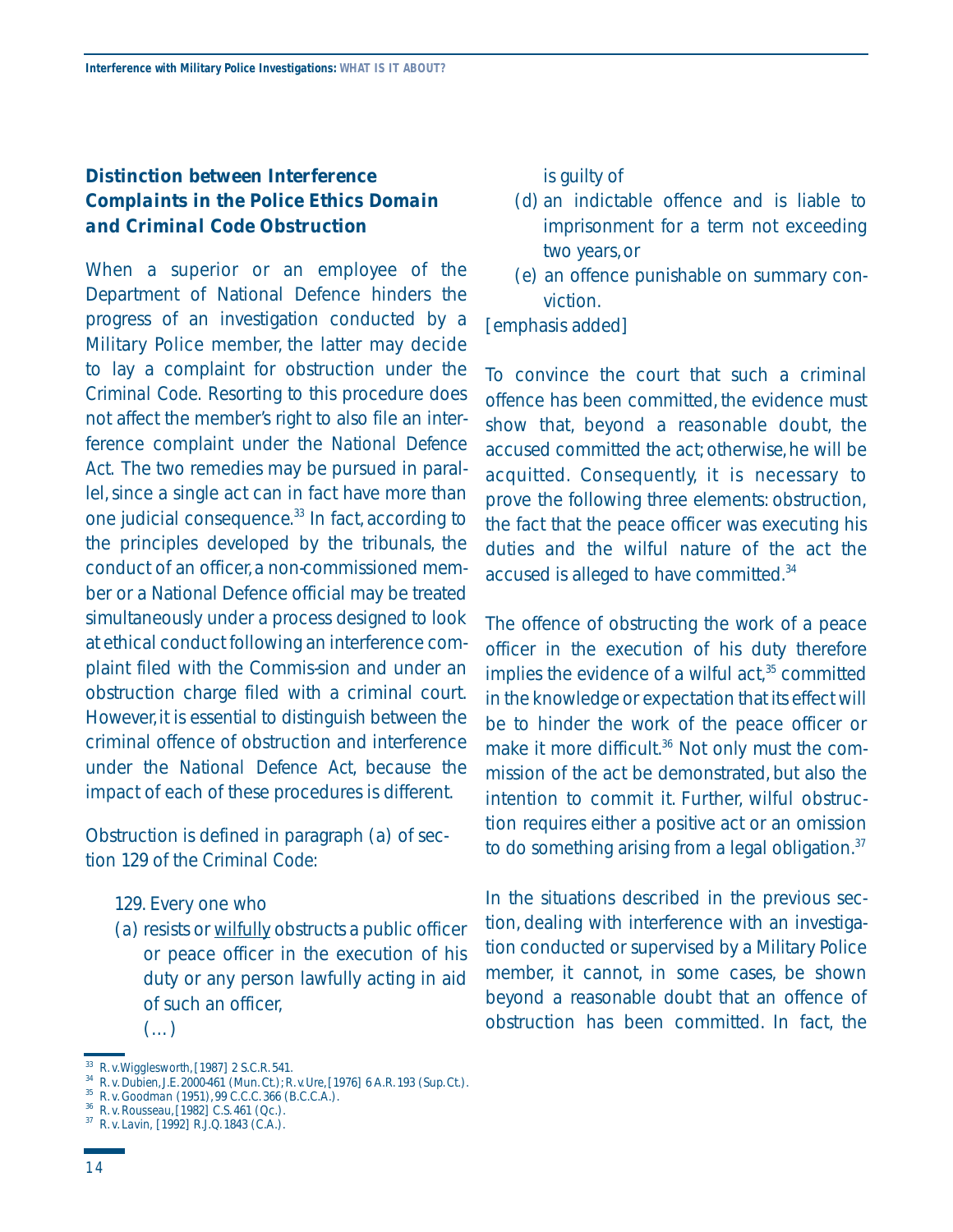actions taken may sometimes be subtle in nature and the evidence will not allow a verdict of guilt against the suspect.

However, an interference complaint filed with the Commission does not require such a heavy burden of proof to be founded. Reasonable grounds to believe that there has been interference will be sufficient for the complaint to be dealt with by the Chairperson of the Commission. In addition, an involuntary or unintentional act may be the subject of such an investigation under the *National Defence Act*. If the investigation undertaken by the Chairperson or the Commission demonstrates that the act was involuntary or unintentional, this will certainly be taken into account by the Chairperson when she prepares her report. While the Chairperson does not have the power to impose fines, disciplinary actions or imprisonment, her intervention or that of the Commission can serve to rectify a situation,

make recommendations and suggest measures to be taken. The findings of her report are not necessarily limited to the individual named in the complaint and they may enable a Unit, the Canadian Forces or the Department of National Defence to mend its ways or take the appropriate remedial action to prevent a similar situation from reoccurring.

 sary to take a look at previous facts or docu-Finally, if necessary, the Commission may investigate a systemic situation. In addition, pursuant to subsection 250.32 (2) of the *National Defence Act*, the Chairperson or the Commission's investigations are not limited to the allegations set out in the complaint; it may also prove to be necesments which allow a better response of the complaint. The Chairperson's reports are intended to propose concrete corrective measures to resolve the complaint as well as to improve the military justice system in general.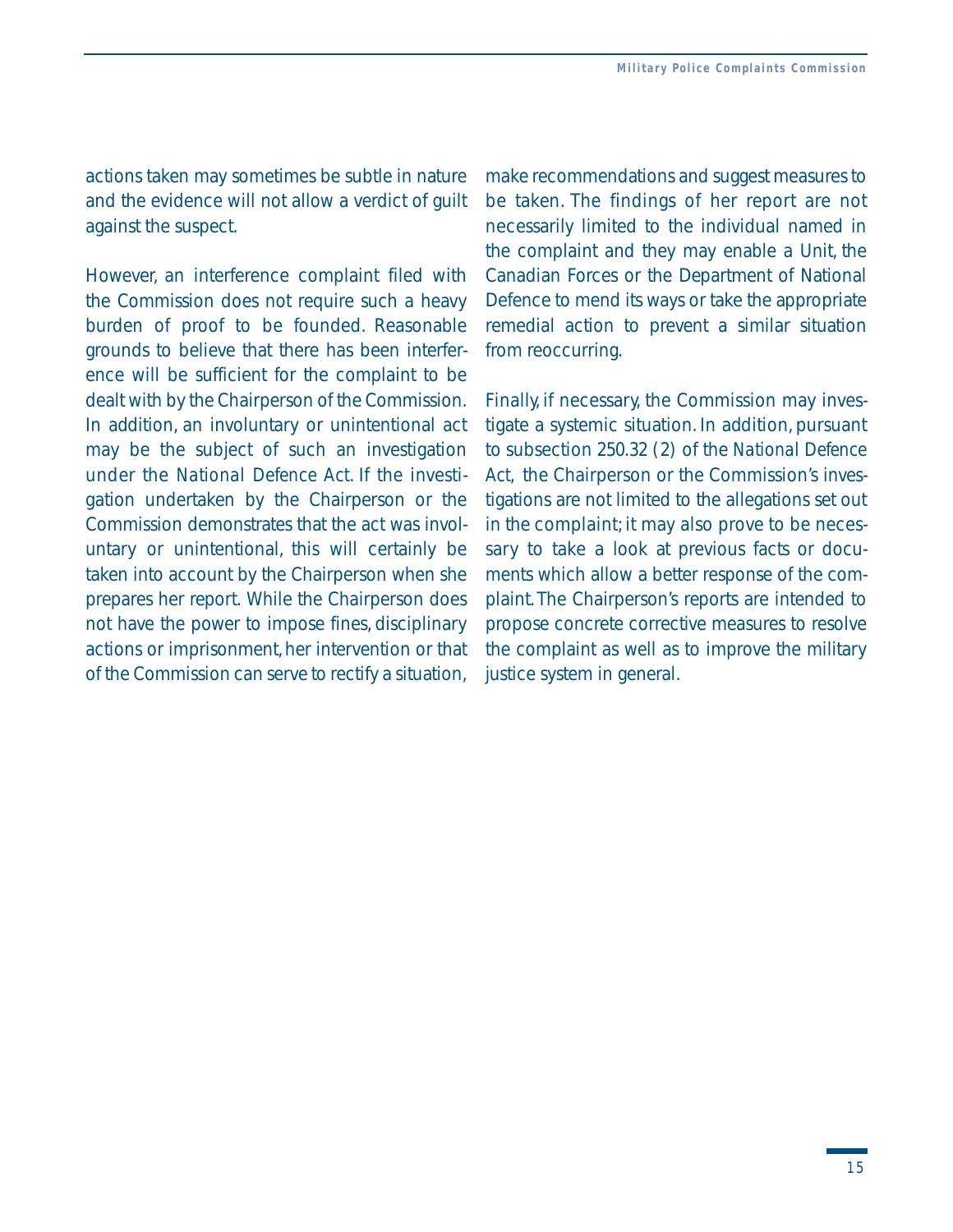### **CONCLUSION**

Issues of a *Police Policy Bulletin*, 38 which have since been revised, recognized the danger that the influence exerted by persons within the Chain of Command can represent, particularly persons in senior positions. Accordingly, it was stated that a Military Police member must inform the highest ranking official of the local Military Police of any attempt at illicit interference with an investigation of a *Criminal Code* or *Code of Service Discipline* offence.39 It was stipulated that, if the allegation of illicit influence concerns a superior who is specially designated under section 156 of the *National Defence Act,* the service member must address his complaint to that person's immediate superior in the technical network of the Military Police. $40$  Finally, the suspension of the appointment of a member of the Military Police was even contemplated when that person was subjected to wrongful or illicit influence in the exercise of his duties.<sup>41</sup> While it still remains difficult to identify the presence of interference, since each case requires individual review, this concept therefore existed well before the recent amendments to the *National Defence Act*.

Major changes have led to adjustments of values and procedures that were long the basis of the military justice system and the police. New concepts must now be integrated in day-to-day operations. There remains a great deal to accomplish. The Commission is aware of the reluctance that

Military Police members may have to make interference complaints against members who have higher rank out of fear of reprisals. Fear of a negative performance evaluation, of a denial of future postings, of a denial of promotion or of demotion are other examples that may prevent a Military Police member from filing an interference complaint. The *National Defence Act* does not give the Commission any specific power to intervene against an officer, a non-commissioned officer or a senior departmental official who has acted inappropriately after the filing of an interference complaint.

For example, in British Columbia, the *Police Act*  provides for the discouraging of harassment, intimidation or reprisal toward a person who makes a complaint against a police officer<sup>42</sup>. A police officer who contravenes this provision would commit a disciplinary offence of discreditable conduct.43 In Quebec, the *Police Act* specifically states that no person may harass or intimidate a police officer, exercise or threaten to exercise retaliatory measures against a police officer, or attempt or conspire to do so because the police officer has participated or cooperated in an investigation or intends to do so, relating to the conduct of another police officer that may constitute a breach of professional ethics or a criminal offence.<sup>44</sup> Furthermore, in Ontario, a Board of Inquiry, created under the *Police* 

<sup>&</sup>lt;sup>38</sup> As mentioned in Commission of Inquiry Into the Deployment of Canadian Forces to Somalia, *supra* note 5, vol. 1, No. 36 at 137.<br><sup>39</sup> *Ibid.* more precisely: Police Policy Bulletin (A-SJ-100-004/AG-000) 3.2/95, at par

<sup>&</sup>lt;sup>43</sup> Code of Professional Conduct Regulation, B.C. Reg. 205/98, s.5(c).<br><sup>44</sup> Police Act, supra, note 25, at ss. 260 and 261.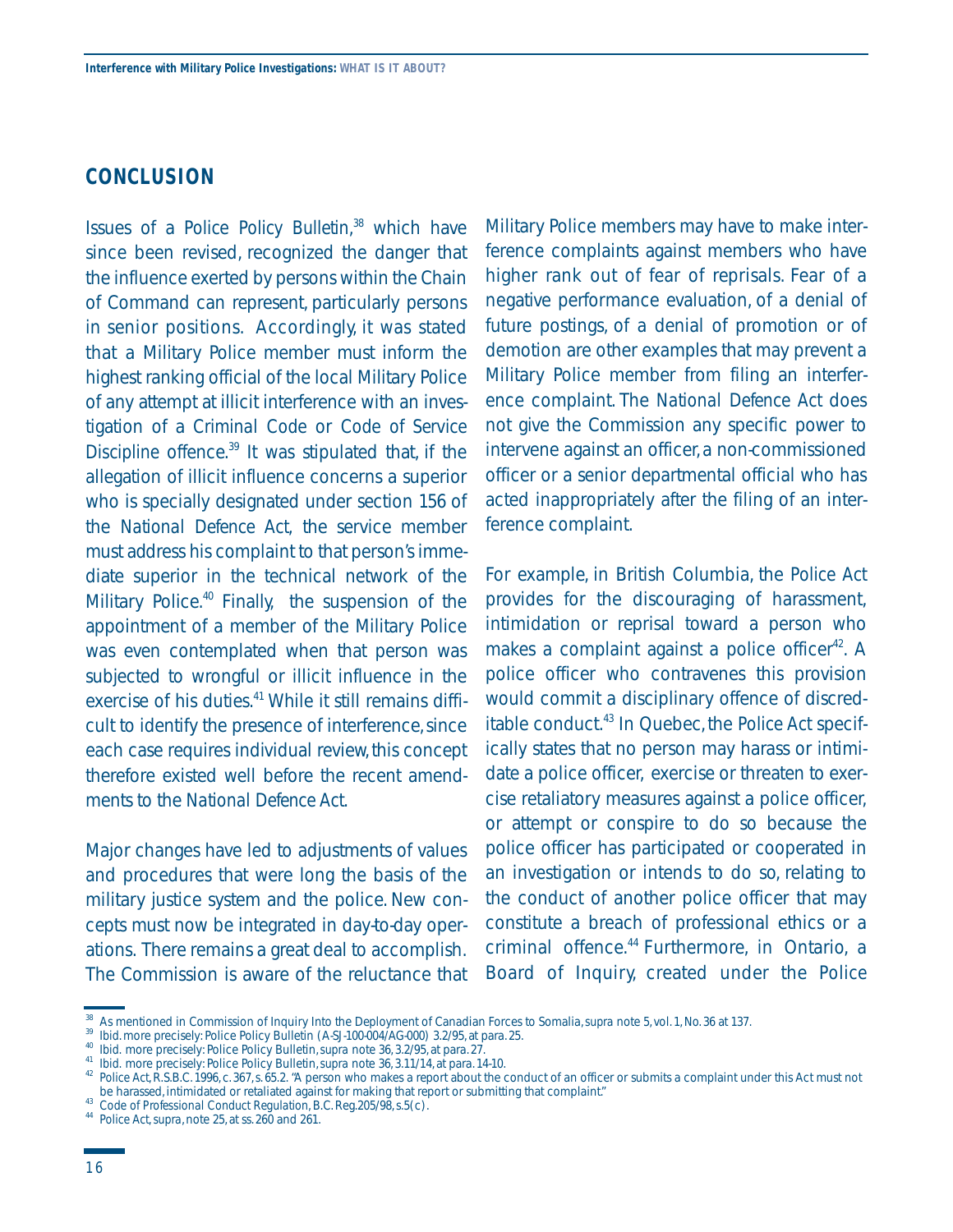Services Act,<sup>45</sup> decided that a police officer was guilty of misconduct in the arrest of a person who went to the police station to file a complaint.<sup>46</sup> The police officer performed a Canadian Police Information Centre check on the person, which revealed an outstanding warrant of committal in the amount of \$41.00. The Board of Inquiry concluded that, although the arrest was lawful, it was unnecessary since the police officer made the arrest only after the complainant swore at him. His conduct was qualified as an "impulsive act of retribution".

The very perception that reprisals could take place can prompt a Military Police member to limit his investigation or bend to the undue intervention of a superior. He might, for example, decide to limit his searches or not complete them. The Military Police member then exposes himself to a conduct complaint and to significant consequences on his career if such a complaint should prove to be founded.

Any incursion on a police investigation must be very carefully considered. Appropriate instructions given by authorized managers do not constitute an infringement in the conduct of the investigation but there is a very fine line to be drawn here. Intervention by the Chain of Command could be perceived as, and may well constitute, interference in a police investigation. The Military Police Complaints Commission will pursue complaints of this nature vigorously.

The full exercise of the right to file an interference complaint and the effectiveness of this procedure We invite you to forward to us your comments, suggestions or experiences. Your comments are very important to the Chairperson and the Commission and will promote awareness, enabling us to respond to the needs of the Military Police and to contribute, with even greater effectiveness, to a better military justice system.

You may contact us in confidence at:

## **Military Police Complaints Commission 270 Albert Street, 10th Floor Ottawa ON K1P 5G8**

**Telephone:** (613) 947-5625 or toll free: 1-800-632-0566 **Fax:** (613) 947-5713 or toll free: 1-877-947-5713 **E-mail:** *commission@mpcc-cppm.gc.ca*  **Website:** *www.mpcc-cppm.gc.ca* 

require basic protections for Military Police members against such reprisals. The Chairperson will propose amendments to the *National Defence*  Act, during the five year review beginning in 2003, to include a mechanism designed to protect Military Police members who exercise the right to file a complaint and a means to discourage undue intervention, interference or threats. The Chairperson is also considering ways to reassure senior Military Police members faced with situations where they must choose between their responsibilities as officers and their duties as police members.

 $^{45}$  Police Services Act, R.S.O. 1990, c. P-15.  $^{46}$  Spiegel v.Nehr (1993), 1 P.L.R.427 (Ont. Bd. Inq.).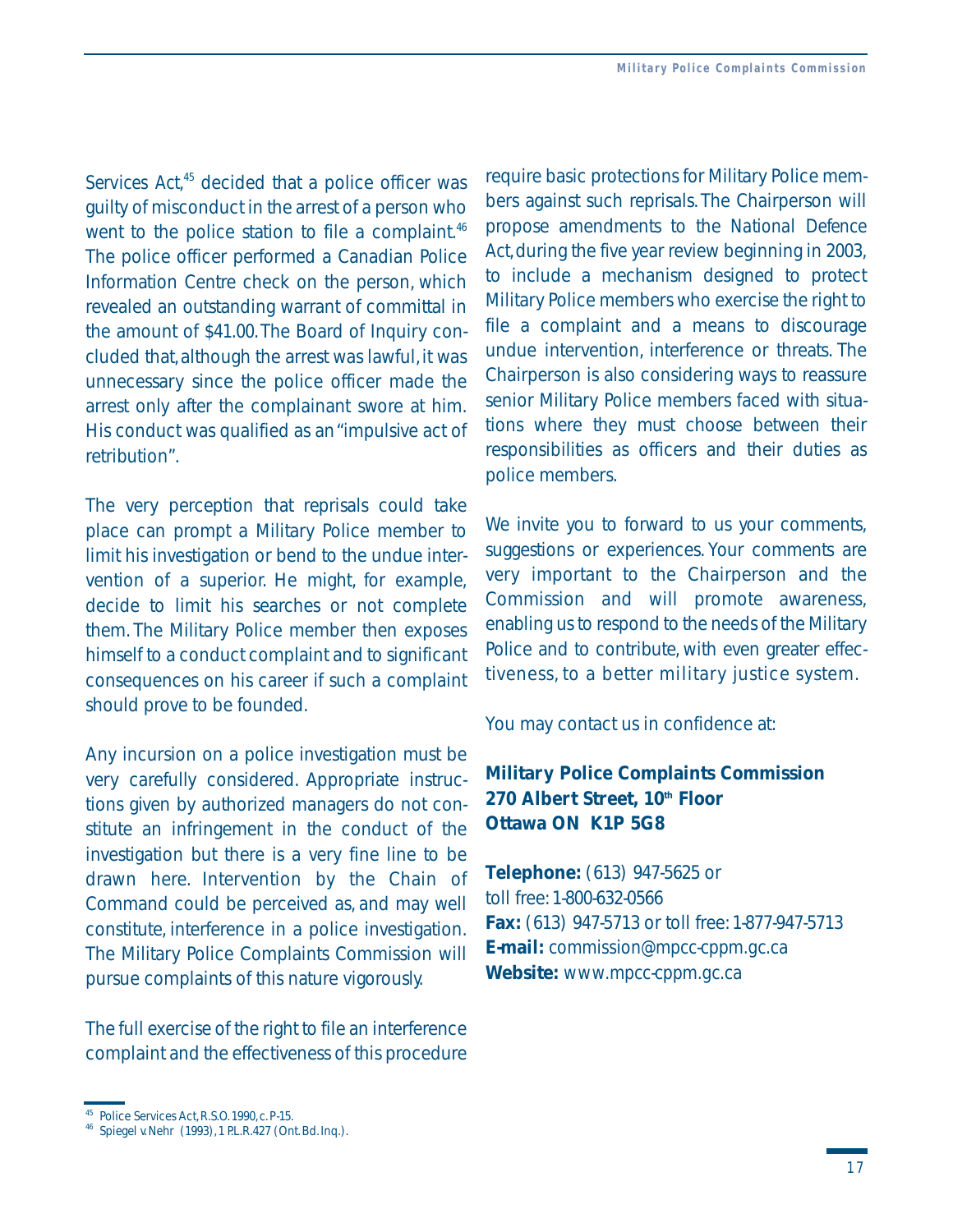## **BIBLIOGRAPHY**

#### **LEGISLATION**

#### *Federal Legislation*

*Criminal Code*,R.S.C.1985,c.C-46.

*National Defence Act*, R.S.C. 1985, c. N-5.

*Military Police Orders and Technical Procedures* (A-SJ-100/AG-000).

*Police Policy Bulletins*,(A-SJ-100-004/AG-000).

*Queen's Orders and Regulations for the Canadian Forces.* 

*Security Orders for the Department of National Defence and the Canadian Forces,Military Police Orders,Vol.4.* 

*An Act to amend the National Defence Act and to make consequential amendments to other Acts*, S.C.1998,c.35.

#### *Provincial Legislation*

*Loi sur la police*,L.R.Q.c.P-13.1.(Quebec)

*Police Act*, R.S.A. 2000, c. P-17. (Alberta)

*Police Act*, R.S.B.C. 1996, c. 367. (British Columbia)

*Code of Professional Conduct Regulation*, B.C.Reg. 205/98.

*Police Services Act, R.S.O.* 1990, c. P-15. (Ontario)

#### **Canadian Jurisprudence**

*Banco do Brasil S.A.v.Alexandros G.Tsavliris (The)*,[1992] 3 F.C. 735 (F.C.A).

*Dubuc v.Commissaire à la déontologie policière*  (22 December 1999),Montréal 500-02-073800-992 (C.Q.). (Quebec)

*Dumont et Gauvin v.Commissaire à la déontologie policière* (9 February 1995),Québec 200-02 007286-927 (C.Q.).(Quebec)

*R.v.Campbell*,[l991] 1 S.C.R.565.

*R.v.Dubien*,J.E.2000-461 (Mun.Ct.).(Quebec)

*R.v.Lavin*,[1992] R.J.Q.1843 (C.A.Q.).(Quebec)

*R.v.Goodman* (1951),99 C.C.C.366 (B.C.C.A.). (British Columbia)

*R.v.Rousseau*, [1982] C.S.461 (C.Q.).(Quebec)

*R.v.Ure*,[1976] 6 A.R.193 (Sup.Ct.).(Alberta)

*R.v.Wigglesworth*,[1987] 2 S.C.R.541.

*Spiegel v. Nehr* (1993), 1 P.L.R. 427 (Ont. Bd. Inq.). (Ontario)

*Wool v. Canada*, [1981] F.C.J. No. 506 (T.D.), online: QL (FCJ).